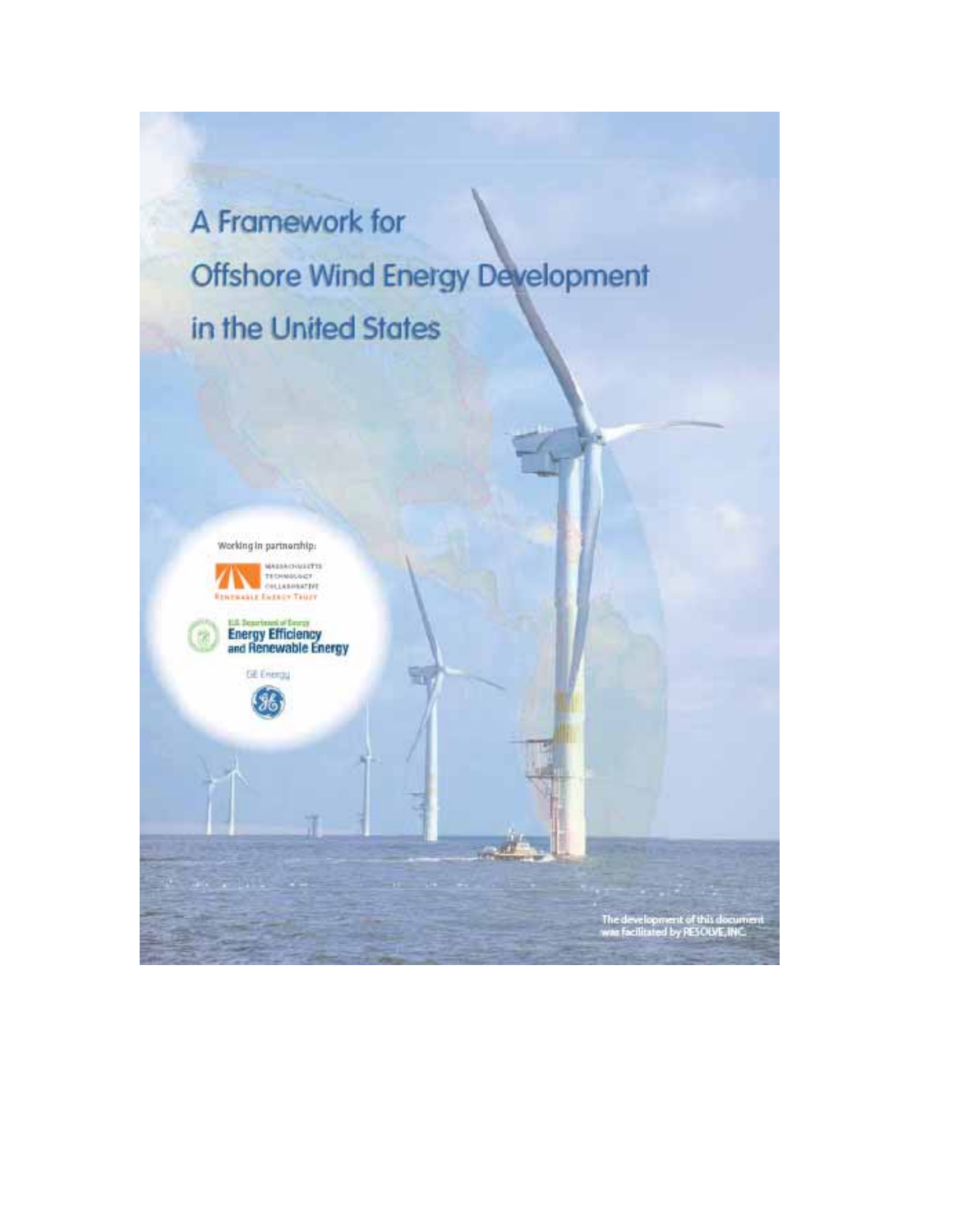## **Offshore Wind Collaborative Organizing Group**

#### Massachusetts Technology Collaborative

Greg Watson, Vice President for Sustainable Development

Barbara Hill, Project Coordinator, Offshore Wind

Fara Courtney, Ocean Policy Specialist & Principal, Good Harbor Consulting

#### **U.S. Department of Energy**

Peter Goldman, Director Office of Wind and Hydropower Technologies

Stan Calvert, Chief Engineer Office of Wind and Hydropower Technologies

Robert Thresher, Director National Wind Technology Center National Renewable Energy Laboratory

#### $GE$

Eliot Assimakopoulos, Business Development Manager GE Global Research & Development Global Technology Development

#### **James Lyons**

GE Corporate Research & Development Chief Engineer

#### **Benjamin Bell**

**GE** Energy Power Generation Global Development Offshore Wind - Americas

RESOLVE Team

Abby Arnold, Vice President RESOLVE INC

**Bruce Bailey**, Principal AWS True Wind

Suzanne Orenstein, Mediator

The Organizing Group wishes to thank all those who contributed to the development of this document, through participation in workshop sessions, interviews, or informal discussions. A special thanks to MTC Deputy Director Pat Larkin for his invaluable help in guiding the Offshore Wind Collaborative through its early stages. We also greatly appreciate the design and editing contributions provided by Christine Raisig and Emily Dahl of MTC.

Cover Art: Arklow Bank Offshore Wind Power Facility, Ireland - 25 MW. Courtesy of GE Energy. Map: U.S. Continental Shelf Boundary Areas. Image courtesy of Minerals Management Service.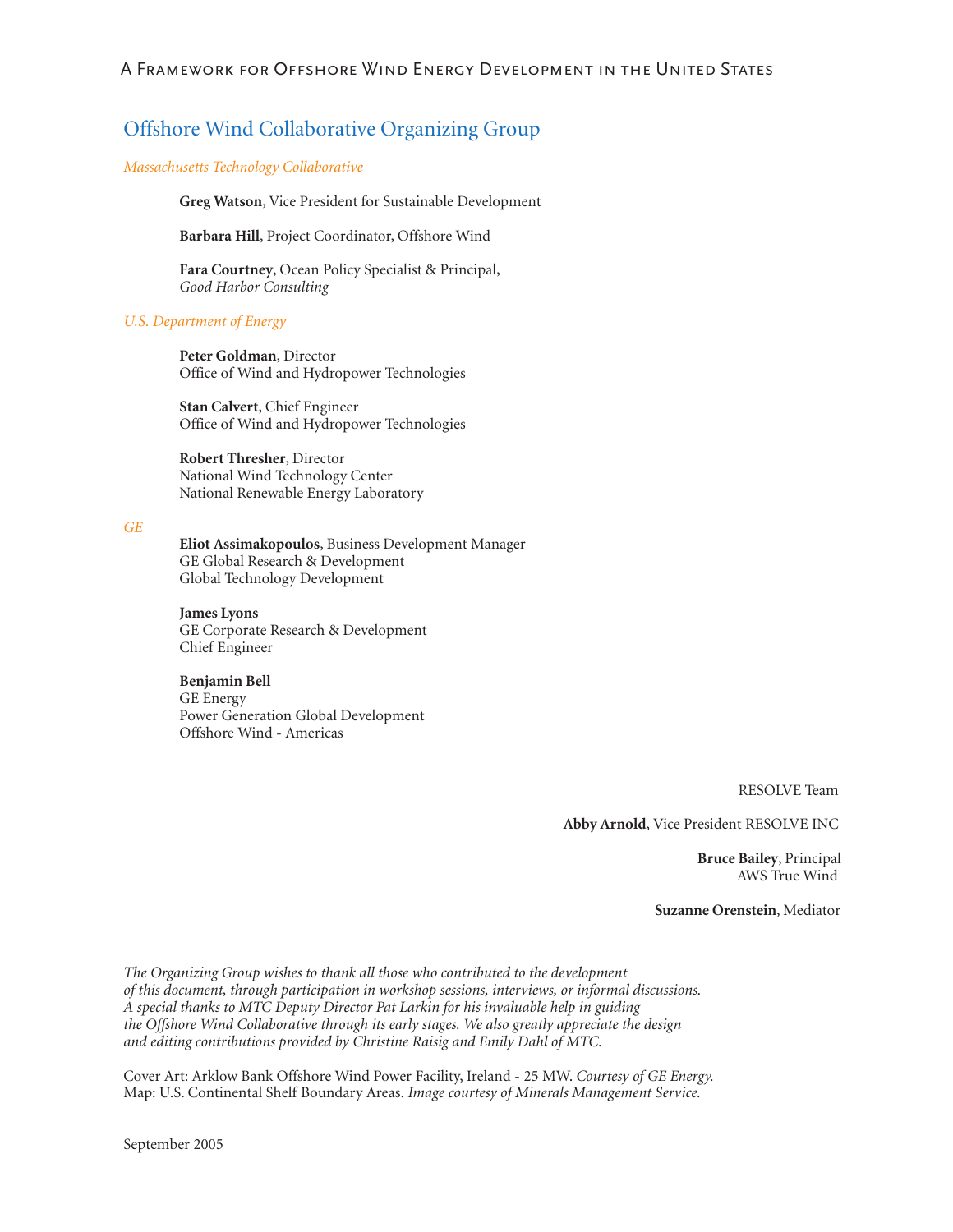# Table of Contents

| 15. Strategy 1.4 Achieve High Levels of Wind Energy System Availability and Performance through Optimized Approaches to Operations and Maintenance . 15                                                                        |  |
|--------------------------------------------------------------------------------------------------------------------------------------------------------------------------------------------------------------------------------|--|
|                                                                                                                                                                                                                                |  |
|                                                                                                                                                                                                                                |  |
|                                                                                                                                                                                                                                |  |
|                                                                                                                                                                                                                                |  |
|                                                                                                                                                                                                                                |  |
|                                                                                                                                                                                                                                |  |
|                                                                                                                                                                                                                                |  |
| Strategy 2.4 Identify Appropriate and Effective Mitigation Strategies for Potential Environmental Impacts and Conflicting Uses                                                                                                 |  |
|                                                                                                                                                                                                                                |  |
|                                                                                                                                                                                                                                |  |
| Strategy 3.1 Develop Current Understanding of Costs of Offshore Wind Energy Systems and Implement R&D Opportunities for Cost Reduction 21                                                                                      |  |
|                                                                                                                                                                                                                                |  |
|                                                                                                                                                                                                                                |  |
|                                                                                                                                                                                                                                |  |
|                                                                                                                                                                                                                                |  |
|                                                                                                                                                                                                                                |  |
| Strategy 4.2 Develop Policies with a Tiered and Phased Incentive Program to Foster Early Development of Offshore Wind Energy 24                                                                                                |  |
|                                                                                                                                                                                                                                |  |
| 5 Establish Leadership, Coordination, Collaboration, and Support (and content to content the content of the content of the content of the content of the content of the content of the content of the content of the content o |  |
| Strategy 5.1 Establish a Credible Mechanism for Leadership, Collaboration, and Support for Offshore Wind Energy Development 25                                                                                                 |  |
|                                                                                                                                                                                                                                |  |
|                                                                                                                                                                                                                                |  |
|                                                                                                                                                                                                                                |  |
|                                                                                                                                                                                                                                |  |
| Strategy 5.5 Develop and Support a Coordinated Research Program to Accomplish Technical, Environmental, Economic, and Regulatory Goals 26                                                                                      |  |
|                                                                                                                                                                                                                                |  |
|                                                                                                                                                                                                                                |  |
|                                                                                                                                                                                                                                |  |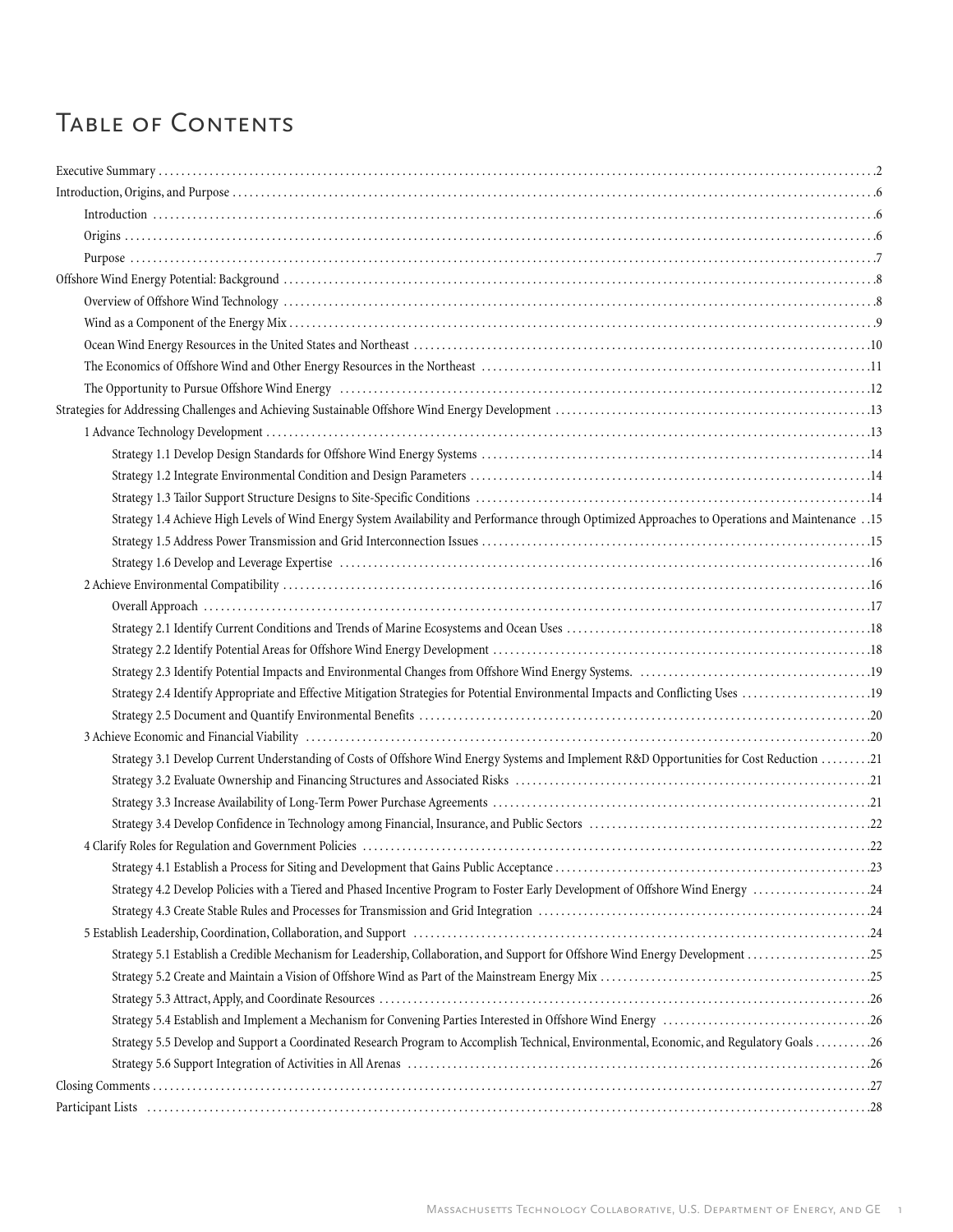## EXECUTIVE SUMMARY

*The offshore renewable sector has changed over the past three years and can no longer be regarded as "tomorrow's potential" but as a developing industry in its own right … With continuing support from national governments and the coming together of the required industrial knowledge there is the potential to develop a new and distinct industry that not only generates clean electricity but also brings major long-term economic benefits, however, this new sector needs stability, commitment and innovation.*

#### *The World Offshore Renewable Energy Report 2002-2007*  Douglas Westwood Limited for Renewables UK

**The creation of this document,** *A Framework***<br>for Offshore Wind Energy Development in the United States, was organized and supported<br>by the United States Department of Energy (U.S.** *for Offshore Wind Energy Development in the United States*, was organized and supported by the United States Department of Energy (U.S. DOE), GE, and the Massachusetts Technology Collaborative (MTC) in anticipation of the growing interest in offshore wind as an energy source. The potential to address a variety of serious environmental and energy supply concerns and leverage significant economic and technology development opportunities calls for a focused, coordinated approach to planning, research and development, and policy development for this new industry. Each member of this Organizing Group arrived at this conclusion from different perspectives that proved to be both complementary and synergistic.

MTC administers the Renewable Energy Trust, which seeks to maximize environmental and economic benefits for the Commonwealth's citizens by fostering the emergence of sustainable markets for electricity generated from renewable sources. GE built, operates, and owns Ireland's first offshore wind plant, demonstrating its 3.6 megawatts (MW) offshore wind equipment and services technologies for the growing offshore market. The U.S. DOE supports wind energy research and development, and is expanding efforts to increase the viability of offshore wind power as a substantial opportunity to help meet the nation's growing needs for clean, affordable energy. These interests were the catalyst driving the collaboration, initially focusing on the Northeast, to explore the potential for the creation of a U.S. offshore wind energy industry.

Wind energy has been the world's fastest growing energy source on a percentage basis for more than a

decade. If growth trends continue at the same pace, wind capacity will double approximately every three to four years. This trend can be largely attributed to the public's growing demand for clean, renewable energy and to wind technology's achievements in reliability and cost-effectiveness.

Offshore wind has emerged as a promising renewable energy resource for a number of reasons: the strongest, most consistent winds are offshore and in relative proximity to major load centers particularly the energy-constrained northeastern United States; the long-term potential for over-thehorizon siting and undersea transmission lines counters the aesthetic and land-use concerns associated with on shore wind installations; and wind as a fuel is both cost-free and emission-free.

More than 600 MW of offshore wind energy is currently installed worldwide—all of it off the coast of Europe in shallow waters less than 20 meters deep. However, with serious projects being proposed in the waters off the Northeast coast, the Mid-Atlantic coast, and the Gulf Coast, interest in developing offshore wind energy resources in the United States is clearly growing. The U.S. DOE estimates that there are more than 900,000 MW of potential wind energy off the coasts of the United States, in many cases, relatively near major population centers. This amount approaches the total current installed U.S. electrical capacity.

In January 2004, New England came dangerously close to experiencing a blackout during a severe cold spell as a result of limited natural gas supplies being diverted away from electricity generating plants to meet demands for home heating.1 Those in charge of managing New England's electric grid are uncertain

1. ISO New England, Inc., Market Monitoring Department.*Interim Report on Electricity Supply Conditions in New England During the January 14-16, 2004 "Cold Snap"*. May 10, 2004.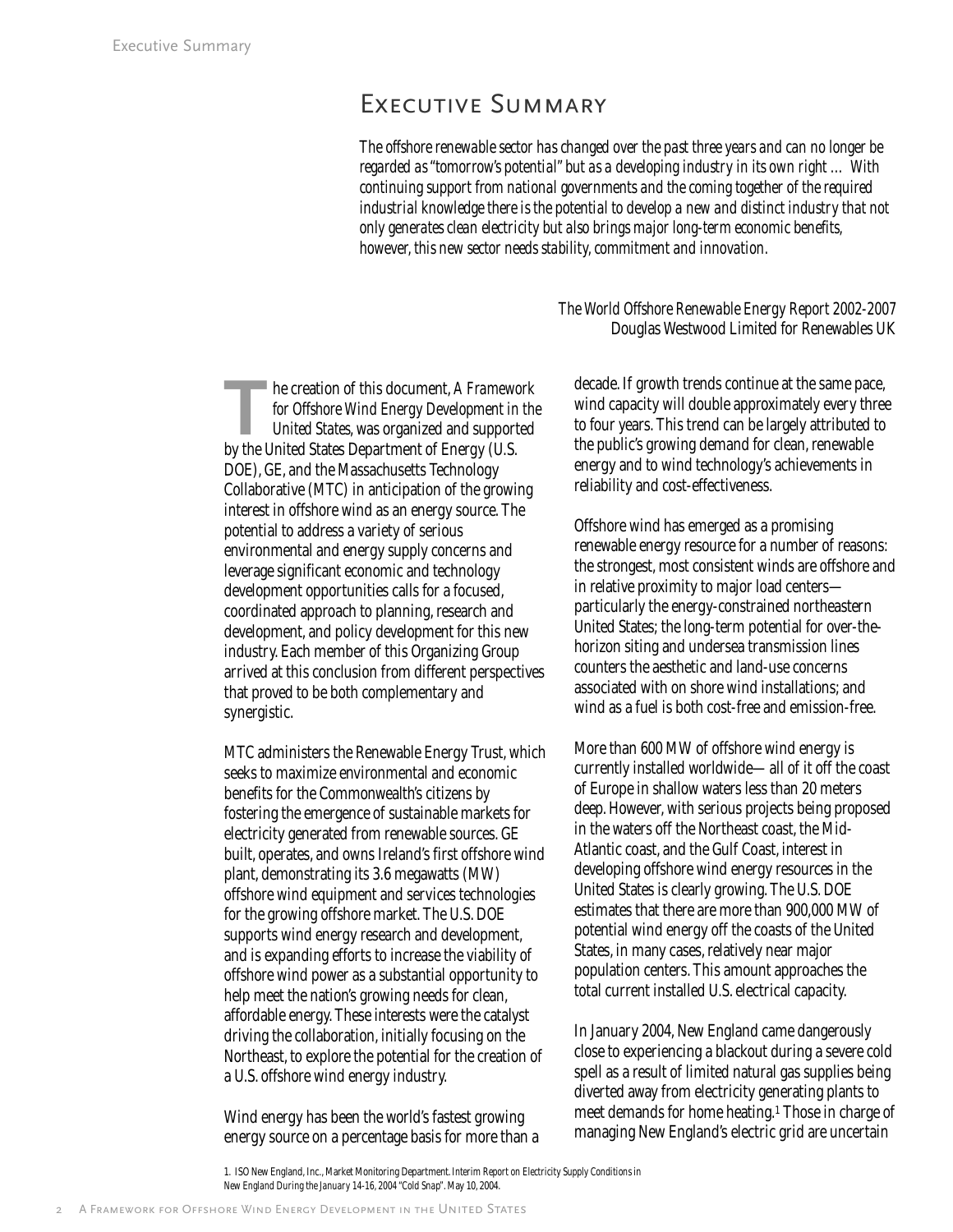

Nysted Offshore Wind Farm at Rødsand, Denmark Photo by Laura Wasserman

how the region will continue to meet peak demand for electricity beyond the year 2006. Offshore wind is one of the Northeast's local renewable energy sources with the potential to address the anticipated unmet demand.

States in other regions—including the Mid-Atlantic, the Gulf Coast, and the Great Lakes—are also beginning to consider the potential role for offshore wind in addressing their particular energy concerns, paving the way for a national offshore wind energy collaboration.

Sustainably tapping the U.S. Outer Continental Shelf 's vast wind resource will require addressing formidable engineering, environmental, economic, and policy challenges. This *Framework* identifies these challenges and suggests a comprehensive approach to overcoming them. A principal focus is to broaden the available wind resource potential through the development of technologies and policies that will allow turbines to be responsibly sited in deeper water and further offshore.

Interestingly, the move towards offshore wind energy development is leading to a convergence of two of society's most pressing environmental challenges: to curtail the emissions of noxious and heat-trapping gases being released into the atmosphere and to sustainably manage our ocean resources.

Earth's oceans and atmosphere are both in peril. As recent studies document, our oceans face a greater array of problems than ever before in history.2 In particular, unprecedented concentrations of carbon dioxide, nitrogen oxide, and other emissions resulting from the combustion of fossil fuels threaten to alter the composition of the atmosphere and

undermine the integrity of both aquatic and terrestrial ecosystems. An aggressive push for renewable energy production will start us down a path to reducing these environmental and public health threats.

The critical, overarching context for this renewable energy development initiative is the urgent need for policies to guide the sustainable use and conservation of ocean resources, acknowledged at the state and national levels. It is imperative that offshore wind energy is included as an integral part of the ocean management dialogue and that the development of a U.S. offshore wind energy industry is conducted in a way that supports the improved health and management of our nation's marine resources.

The *Framework* lays out the challenges and suggested strategies for addressing them in the following five areas:

- Technology Development
- Environmental Compatibility
- Economic and Financial Viability
- Regulation and Government Policies
- Leadership Coordination

Issues and proposed approaches were identified with input from more than 60 experts via interviews and workshops sponsored by the Organizing Group. Participants represented a wide range of relevant expertise and perspectives. An effort was made to encompass the full range of questions and concerns regarding the potential for siting wind energy systems offshore, and engagement in this process was not limited to parties with a positive stance on offshore wind energy development.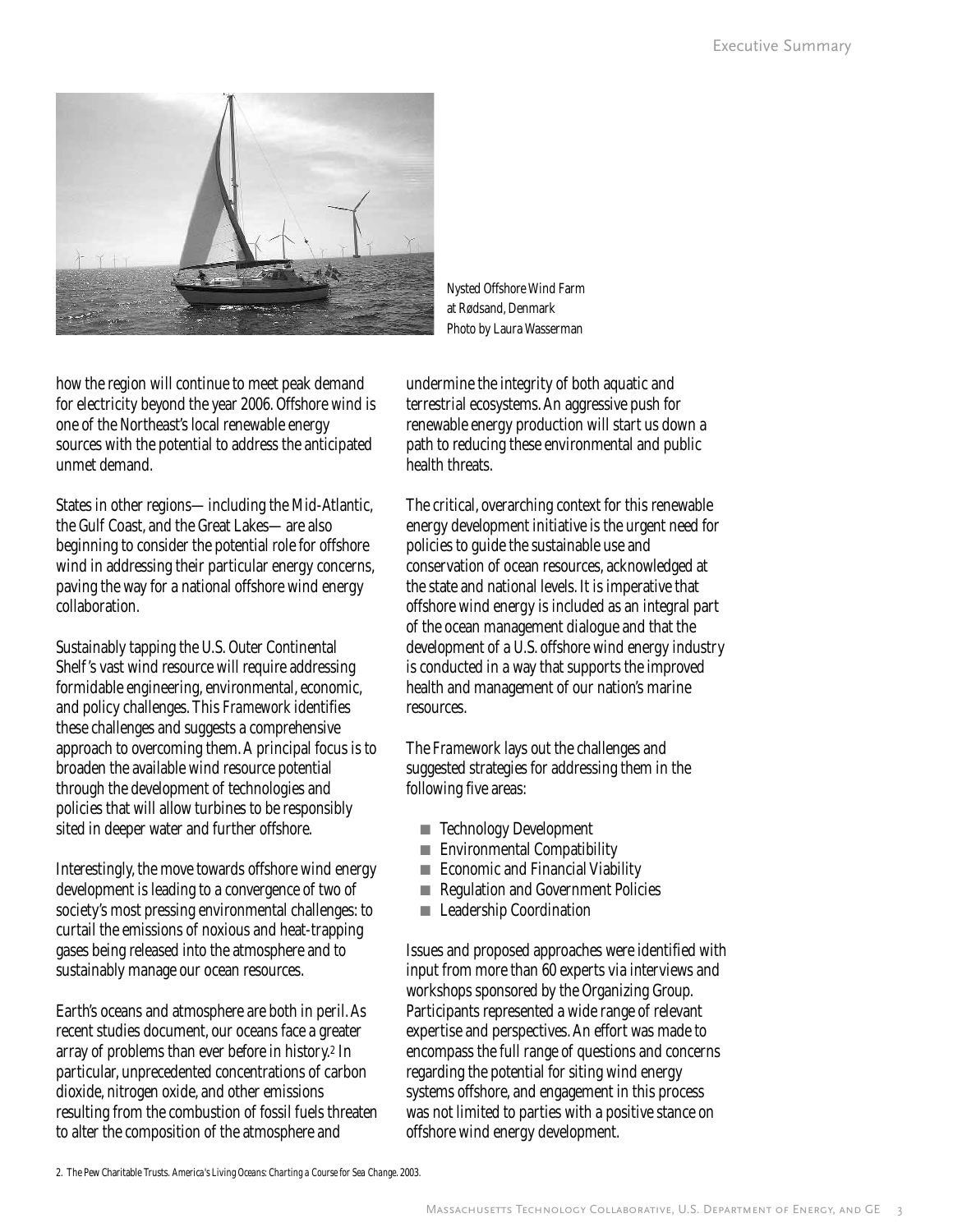## **Strategies for Addressing Challenges and Achieving Sustainable Offshore Wind Energy Development:**

#### **Advance Technology Development**

Current offshore wind energy system designs have been adapted from land-based versions and deployed in shallow waters off northern European coastlines for more than a decade. Offshore wind energy technology is evolving toward larger-scale and fully marinized systems that can be deployed in a range of water depths across a wider range of geographical areas.

Strategies:

- Develop Design Standards for Offshore Wind Energy Systems
- Integrate Environmental Condition and Design Parameters
- Tailor Support Structure Designs to Site-Specific Conditions
- Achieve High Levels of Wind System Availability and Performance through Optimized Approaches to Operations and Maintenance
- Address Power Transmission and Grid Interconnection Issues
- Develop and Leverage Expertise

## **Achieve Environmental Compatibility**

Beyond technical and economic issues, the sustainability of an offshore wind power industry in the United States will depend on focusing on environmental compatibility and impact mitigation as high design priorities, and on improving understanding of the interactions that will occur between offshore wind development and marine ecosystems in the United States.

Strategies:

- Identify Current Conditions and Trends of Marine Ecosystems and Ocean Uses
- Identify Potential Areas for Offshore Wind Energy Development
- Identify Potential Impacts and Environmental Changes from Offshore Wind Energy **Systems**
- Identify Appropriate and Effective Mitigation Strategies for Potential Environmental Impacts and Conflicting Uses
- Document and Quantify Environmental Benefits

## **Achieve Economic and Financial Viability**

Although today's costs of offshore wind energy production are higher than onshore, expectations are that several factors working together will make the development of offshore wind energy sources more cost effective. These factors include technology innovations, stronger wind regimes, economies of scale from largescale development, close proximity to high-value load centers, and incentive programs responding to the public's growing demand for clean energy.

Strategies:

- Develop Current Understanding of Costs of Offshore Wind Energy Systems and Implement Research and Development Opportunities for Cost Reduction
- Evaluate Ownership and Financing Structures and Associated Risks
- Increase Availability of Long-Term Power Purchase Agreements
- Develop Confidence in Technology among Financial, Insurance, and Public Sectors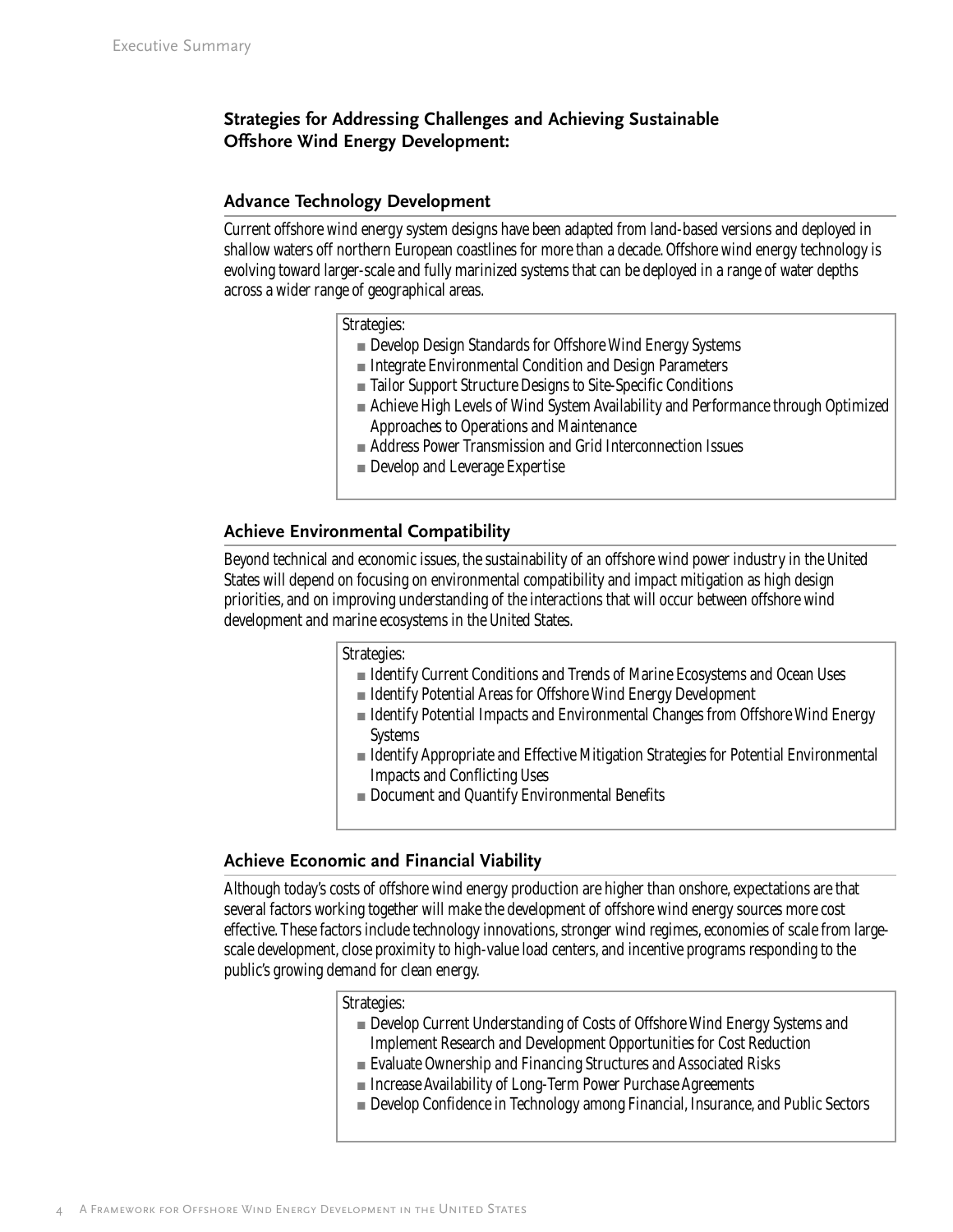## **Clarify Roles for Regulation and Government Policies**

Achieving a cost-competitive offshore wind energy industry will require significant advances in the technology and policy arenas. Many of the challenges require an integrated approach. For example, public acceptance of offshore wind facilities is linked to development of a credible planning and permitting process that ensures the recognition of public benefits from use of the resource.

Strategies:

- Establish a Process for Siting and Development that Gains Public Acceptance
- Develop Policies with a Tiered and Phased Incentive Program to Foster Early Development of Offshore Wind Energy
- Create Stable Rules and Processes for Transmission and Grid Integration

## **Establish Leadership, Coordination, Collaboration, and Support**

A national collaborative can play an important role as it works to coordinate and leverage the resources to address the challenges in an efficient and synergistic manner. The level of resources needed to fund a collaborative approach will depend on the form the collaborative takes and on the roles its members play in providing and recruiting technical and financial support. Regional collaboratives will also be useful for addressing regional and local planning challenges and needs.

#### Strategies:

- Establish a Credible Mechanism for Leadership, Collaboration, and Support for Offshore Wind Energy Development
- Create and Maintain a Vision of Offshore Wind as Part of the Mainstream Energy Mix
- Attract, Apply, and Coordinate Resources
- Establish and Implement a Mechanism for Convening Parties Interested in Offshore Wind Energy
- Develop and Support a Coordinated Research Program to Accomplish Technical, Environmental, Economic, and Regulatory Goals
- Support Integration of Activities in All Arenas

#### **Next Step**

The next step in this process will be to create an Organizational Development Plan for an *offshore wind collaborative*, with an initial focus on the waters of the Atlantic off the Northeast coast. The plan will propose a clear role for this new partnership in implementing the agenda put forth in the *Framework*, making the case for establishing a multi-sector cooperative effort to address key aspects of the U.S offshore wind energy development strategy. The plan will describe the organizational structure; define relationships and responsibilities among collaborators; define specific opportunities and benefits of participation for industry, government, and non-governmental partners; and establish funding needs and sources.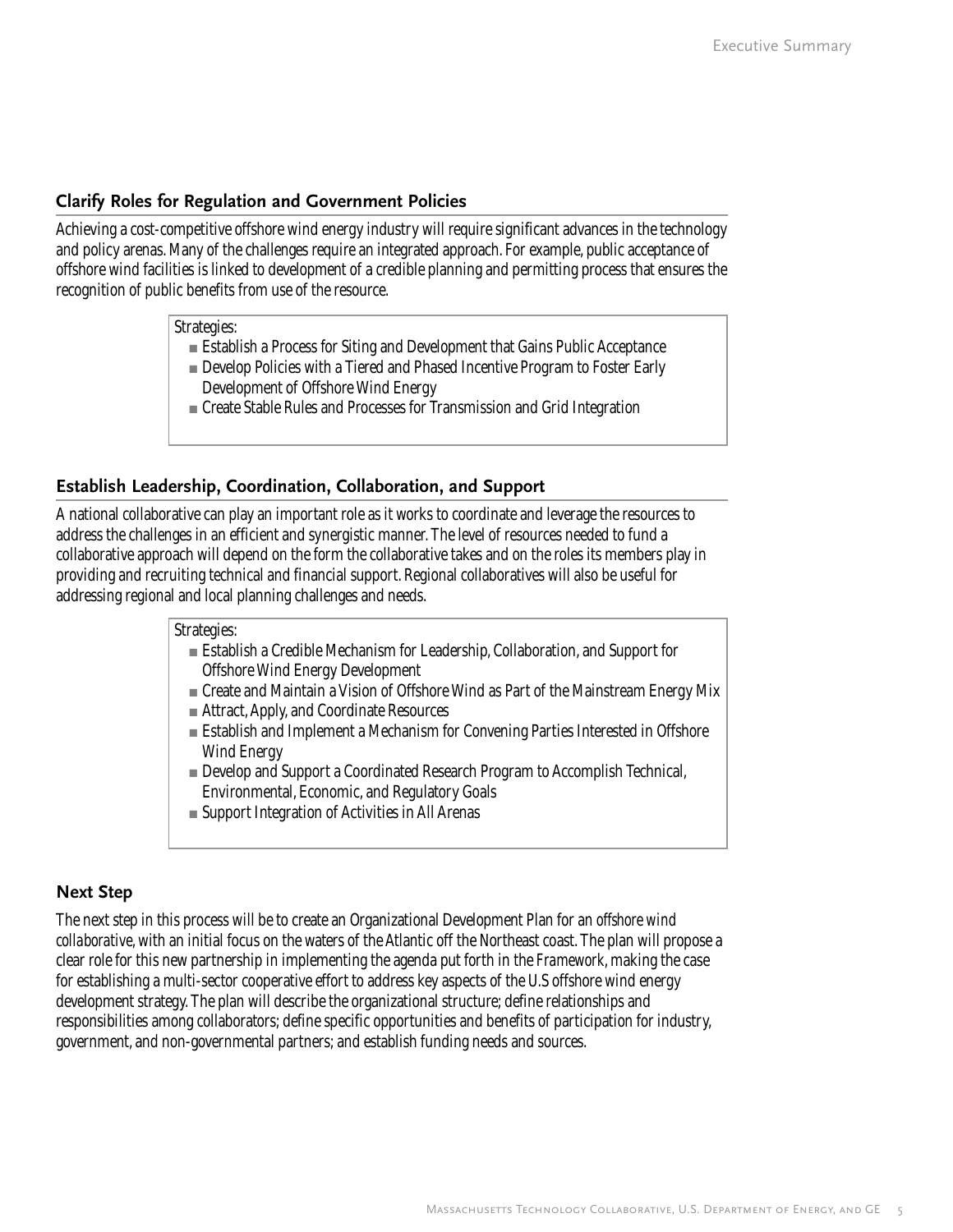# Introduction, Origins, and Purpose

#### **Introduction**

Offshore wind is an emerging renewable energy source. It is realizing rapid growth in Europe, where national commitments to greenhouse gas reductions are driving renewable energy development. In the northeastern United States, two of the country's first large offshore wind energy projects are currently involved in the planning and permitting process. There are several supporting factors encouraging broader wind energy development in the United States, including growing public demand and policy initiatives for clean power sources, fossil fuel price and supply volatility, and concerns over climate change. Although there are significant opportunities for continuing wind energy development on land in some parts of the country, the future potential for offshore development may be even larger. The magnitude of the offshore potential rivals the current installed electrical capacity of the United States. Thus, it is timely to look ahead to determine how offshore wind can become a meaningful component of the U.S. energy mix.

This document, *A Framework for Offshore Wind Energy Development in the United States*, lays out the pathway for defining and achieving the potential for offshore wind energy in the United States, with an emphasis on the Northeast as an initial focus for regional development.

The United States Department of Energy (U.S. DOE), Massachusetts Technology Collaborative (MTC), and GE organized and supported preparation of this document to identify challenges facing the development of a robust offshore wind energy industry in the United States and to stimulate

dialogue on how to sustainably develop offshore wind power. This Organizing Group reached out to more than 60 interested parties—some already supportive of offshore wind energy development and others with serious concerns about this new type of ocean-based development. These included representatives from federal and state agencies, industry, non-governmental organizations, and research institutions. The Organizing Group sincerely thanks all who contributed their time and expertise to the development of this *Framework*.

## **Origins**

In the summer of 2003, representatives from GE approached MTC with the idea of establishing a collaborative process to explore the opportunities for developing the wind resources in deep water off the coast of New England. GE had been working with researchers from the University of Massachusetts (UMass) Massachusetts Institute of Technology (MIT), and the Woods Hole Oceanographic Institution (WHOI) on a research agenda for deepwater offshore wind, but was looking for a more comprehensive approach that would engage regulatory agencies, policy makers, environmental advocacy groups, and other industry partners as well.

In 2002, MTC designed and implemented the Cape and Islands Offshore Wind Stakeholder Process to provide the public with an objective forum to discuss the proposal by Cape Wind Associates to construct 130 wind turbines in Nantucket Sound off the coast of Cape Cod. The process created a venue for engaging more than 40 stakeholders in a series of meetings, with the primary objective of making the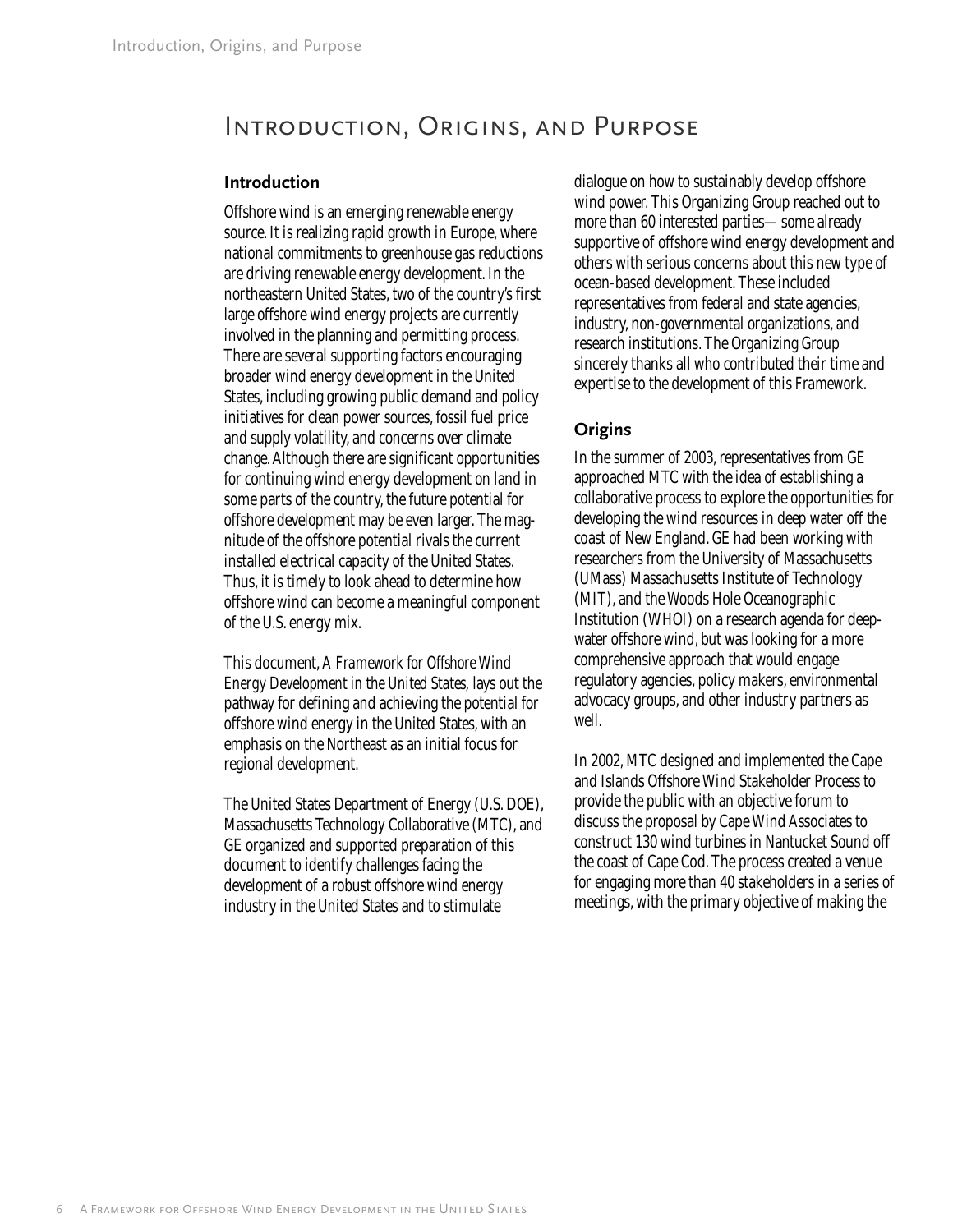joint federal/state/regional permitting process for the Cape Wind project as transparent and understandable as possible to facilitate productive participation by concerned citizens.

GE hoped that MTC could develop a similar collaborative process that would lead to a strategy for deploying offshore wind energy systems in a way that anticipated and avoided some of the more controversial issues surrounding projects currently in development.

The Commonwealth of Massachusetts is uniquely positioned to pursue the sustainable development of its offshore wind resources. It was among the first states to establish a Renewable Portfolio Standard (RPS) that sets a target for the amount of electricity sold on the retail market that must be generated from renewable energy sources (4% by 2009). New England's increasing dependence on natural gas has created a need for alternative energy sources. Offshore wind energy is an attractive option due to the significant wind resources off the coast, and the limited land resources that make the development of utility-scale, land-based wind farms in New England problematic.

Early in 2004, representatives from GE and MTC were invited to Washington to discuss the idea of a collaborative process with staff from the U.S. DOE's Wind and Hydropower Technologies Program. U.S. DOE was considering funding offshore wind research and development projects as part of its Low Wind Speed Technology (LWST) program, and expressed interest in the concept. Following a series of meetings in Massachusetts, MTC, GE, and U.S. DOE agreed to commit funds and staff time to pursue the creation of a collaborative planning process and this resulting *Framework* document.

MTC, GE, and U.S. DOE provided funding for a series of short-term pilot research projects drawn from the agenda developed earlier in conjunction with GE as an initial step to support the ongoing participation of MIT, WHOI, and UMass in the dialogue on the future of offshore wind energy development in the United States. These projects address some baseline technical and policy questions.

To initiate the overall collaborative planning process, the Organizing Group issued a joint Request for Proposals in July 2004 and RESOLVE, Inc., was hired to facilitate development of this *Framework.* The Organizing Group worked with RESOLVE to identify individuals representing the environmental, industry, regulatory, and marine interests whose input would be critical. These individuals were invited to a two-day workshop in Washington, D.C., in February 2005 to help develop the scope for this *Framework* by exploring the full range of technical questions, environmental concerns, and possible strategies for addressing them. A second meeting was held in Boston for those who were unable to attend the February workshop.

#### **Purpose**

The purpose of this *Framework* is to propose an agenda designed to address the technical, environmental, economic, and regulatory issues critical to enabling the development of offshore wind energy as a commercially, politically, socially, economically, and environmentally sustainable energy resource. A principal focus is to broaden the available wind resource potential through the development of technologies and policies that will allow turbines to be responsibly sited in deeper water and further offshore.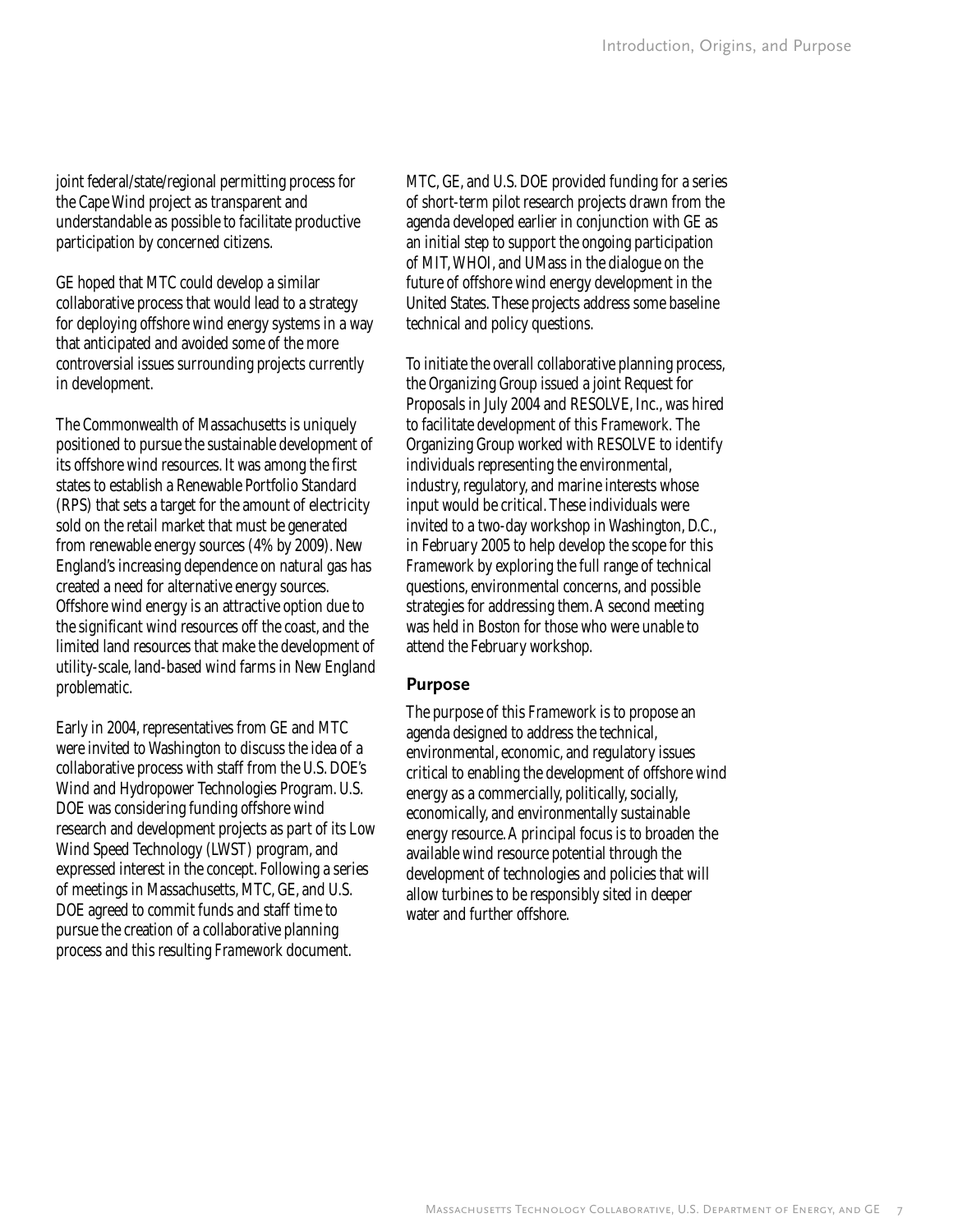# Offshore Wind Energy Potential: Background

## **Overview of Offshore Wind Technology**

This section discusses the primary components of an offshore wind energy system: turbines, towers, foundations, and the balance of plant (supplemental equipment necessary for a fully commissioned system). An illustration of an offshore wind turbine is shown below.



Principal Components and Dimensions of an Offshore Wind Turbine Graphic courtesy of Horns Rev wind project, Denmark (http://www.hornsrev.dk). Copyright Elsam A/S.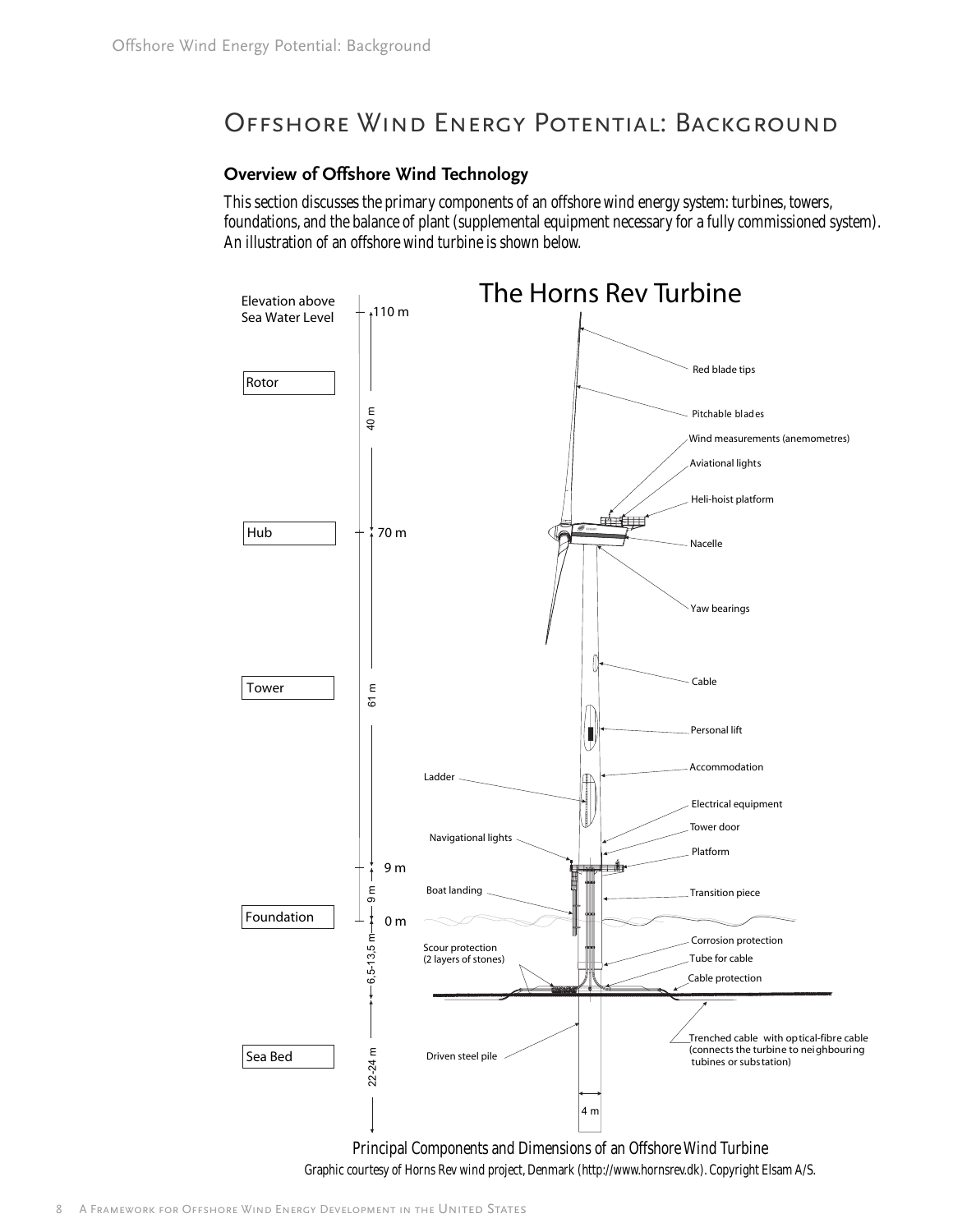

| <b>Q</b> Gearbox         |
|--------------------------|
| <b>@</b> Rotor lock      |
| 3 Yow drive              |
| @ Rotor shaft            |
| <b>B</b> Bearing housing |
| <b>@</b> Rotor hub       |
| <b>D</b> Pitch drive     |
| ® Nose cone              |
|                          |

Principal Components of an Offshore Wind Turbine Layout Graphic courtesy of GE Energy (http://www.gepower.com/businesses/ge\_wind\_energy/en/index.htm).

The primary and most visible part of an offshore wind energy system is the turbine. Most turbines operating today are composed of a three-bladed rotor connected through the drive train to the generator, which are housed in the nacelle.

Several manufacturers have recently engineered wind turbines specifically for offshore applications. These machines are based on proven technology but have been designed to meet the needs of a more remote and demanding offshore environment. Manufacturing trends indicate that future turbines will be larger than today's typical size of 2 to 4 megawatts (MW).

The tower provides support to the turbine assembly, housing for balance of plant components, and importantly, a sheltered interior means of access for personnel from the surface.

Wind turbine support structure design is driven by site-specific conditions: water depth, wind/wave conditions, and seabed geology. The three standard offshore foundation types in shallow water are monopile, gravitation, and multi-leg, with the monopile type being the most common. Floating turbines may be feasible as long-term options in even deeper water.

The combined action of wind and waves introduces a whole new set of engineering challenges to the design of these wind energy systems operating in offshore waters.

Additional components of an offshore wind project are the undersea electrical collection and transmission cables, the substation, and the

meteorological mast. Electrical cabling is split into two functions: collection and transmission. The collection cables connect series of turbines together and are operated at a distribution grade voltage. The outputs of multiple collection cables are combined at a common collection point (or substation) and stepped up in voltage (such as 69, 115, or 138 kilovolts) for transmission to shore. The transmission cable(s) delivers the project's total output to the onshore electric grid, where the power is then delivered to loads. A substation is typically sited offshore but it can alternatively be sited onshore.

Most wind energy plants have a meteorological mast that plays an important role in the project development process and serves two primary purposes. First, the meteorological mast is erected to collect on-site wind resource data at multiple heights. The measurement program is generally conducted for a year to verify the project area's meteorology and sea state conditions. Second, after the wind park is installed and commissioned, the data from the meteorological mast serves new functions, such as power performance testing, due diligence evaluation, and operation maintenance management.

## **Wind as a Component of the Energy Mix**

Wind energy has been the world's fastest growing energy source on a percentage basis for more than a decade. If growth trends continue at the same pace, wind capacity will double approximately every three to four years. This trend can be largely attributed to the public's growing demand for clean, renewable energy sources and to wind technology's achievements in reliability and cost-effectiveness.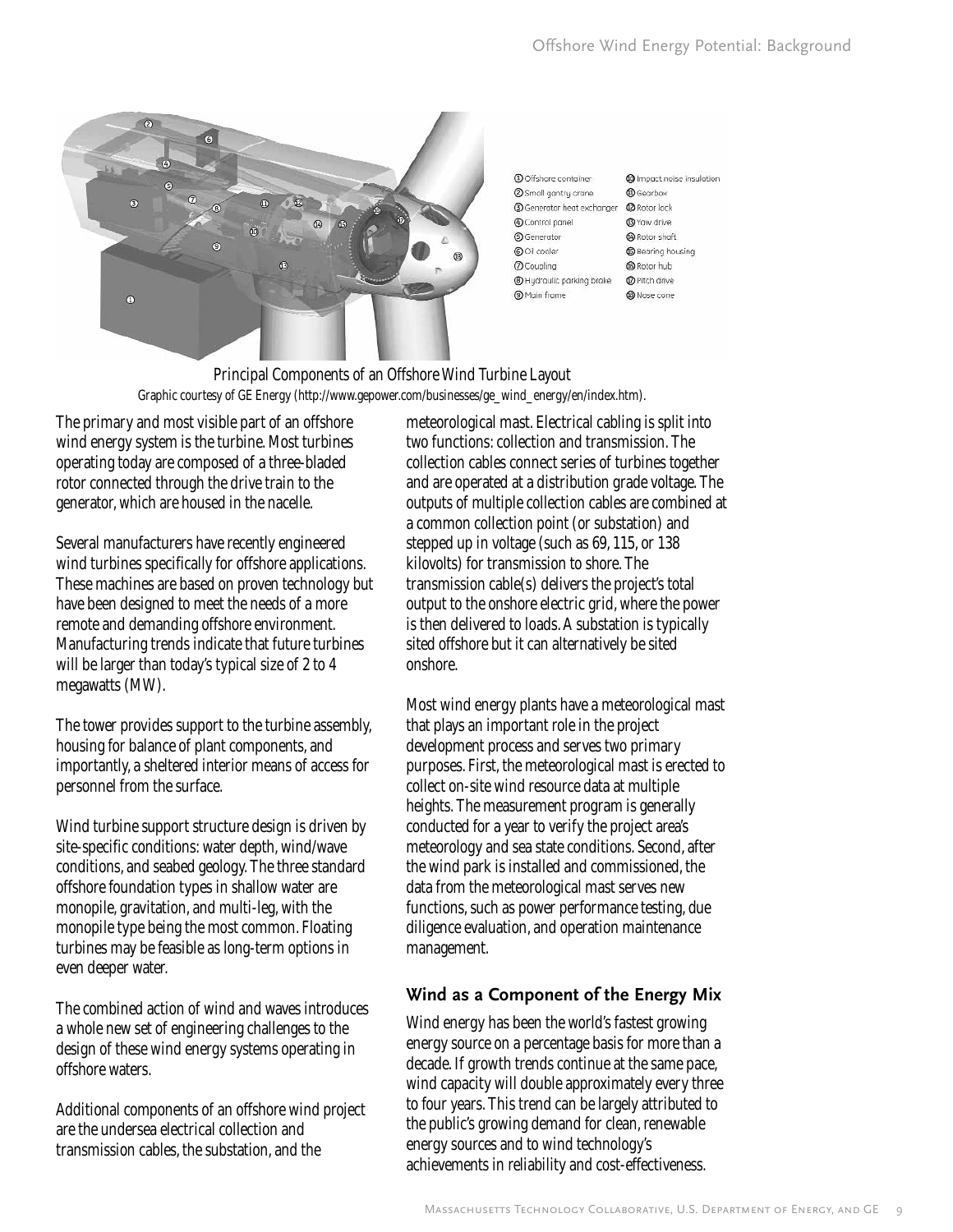The cost of wind power has fallen by 80% over the past 30 years, making it one of today's lowest-cost sources of electricity. Despite this growth, wind power still represents less than 1% of the total electricity generation base of the United States.

At the end of 2004, the current worldwide installed wind capacity exceeded 47,300 MW. Most of this is based in Europe, with Denmark and some regions of Spain and Germany realizing 10% to 25% of their electricity from wind-based generation. The United



Boston's Newest Landmark, the International Brotherhood of Electrical Workers' Wind Turbine off Interstate 93

States accounts for 14%, or 6,740 MW, of the world's total wind power. This amount meets the electricity requirements of more than 1.6 million average American households. By the year 2020, the U.S. wind industry projects that 100,000 MW of wind can be built in the country. This would supply 6% of the nation's electricity at that time, which is nearly as much electricity as hydropower provides the nation with today.

Besides its demonstrated cost competitiveness onshore, wind is an attractive energy option because it is a clean, indigenous, and non-depletable resource, with long-term environmental

and public health benefits. Once a wind plant is built, the cost of energy is known and not affected by fuel market price volatility. This, along with its economic benefits in terms of employment through manufacturing, construction and operational support, makes wind an attractive technology with which to diversify the nation's power portfolio and help relieve the pressure on natural gas prices.

The growth of wind energy in the United States has been impeded by several expiration/renewal cycles of the federal Production Tax Credit (PTC), inhibiting sustainable momentum. State incentive programs (e.g., Renewables Portfolio Standards, Systems Benefit Charge programs) have provided some market opportunities and led to regional growth spurts. The European experience, in contrast, has been policy driven with long-term development goals and time horizons. This has succeeded in making Europe the home to the majority of the

world's wind energy development. It has also spurred the development of offshore wind, which is seen as a solution to dwindling siting opportunities on land.

The United States as a whole has abundant acreage and contains large pockets of windy rural lands, most of which are found in the sparsely populated areas west of the Mississippi. With slightly more than half the country's population living in the coastal zone, it would be necessary to upgrade the transmission grid to allow for the interstate transfer of large amounts of wind power to the population centers. This would require huge investments, preceded by lengthy regulatory and legislative approvals. Tapping the strong winds offshore, which are much closer to urban load centers, can provide an alternative to these transmission challenges.

## **Ocean Wind Energy Resources in the United States and Northeast**

Modeling studies of the wind resources along the east and west coasts of the United States indicate large areas of strong winds (greater than 7.5 meters per second) within 50 nautical miles of shore. Additional resources are available in the Gulf Coast and Great Lakes regions, but these have yet to be fully characterized. These windy areas are substantially greater in size than those on land along the shorelines and within the adjacent interior spaces. The National Renewable Energy Laboratory (NREL) has determined that the offshore resource between 5 and 50 nautical miles along the Atlantic and Pacific coasts alone could support up to roughly 900 gigawatts (GW) of wind generation capacity an amount similar to the current installed U.S. electrical capacity.3 This estimate excludes significant areas that will likely be found development-prohibitive due to environmental concerns, and competing ocean uses. Even as these general exclusions are refined in the future, the vast potential for offshore wind energy is compelling.

Most of the total potential offshore wind resources exist relatively close to major urban load centers, where high energy costs prevail and where opportunities for wind development on land are limited. This is especially true in the densely populated Northeast, where nearly one-fifth of the national population lives on less than 2% of the total land area. At the beginning of 2005, there were only 184 MW of wind generation based in this region, or less than 3% of the country's total wind capacity. The

3. Musial, W. and S. Butterfield. *Future for Offshore Wind Energy in the United States*. Proceedings of EnergyOcean 2004 Conference, NREL/CP-500-36313. 2004.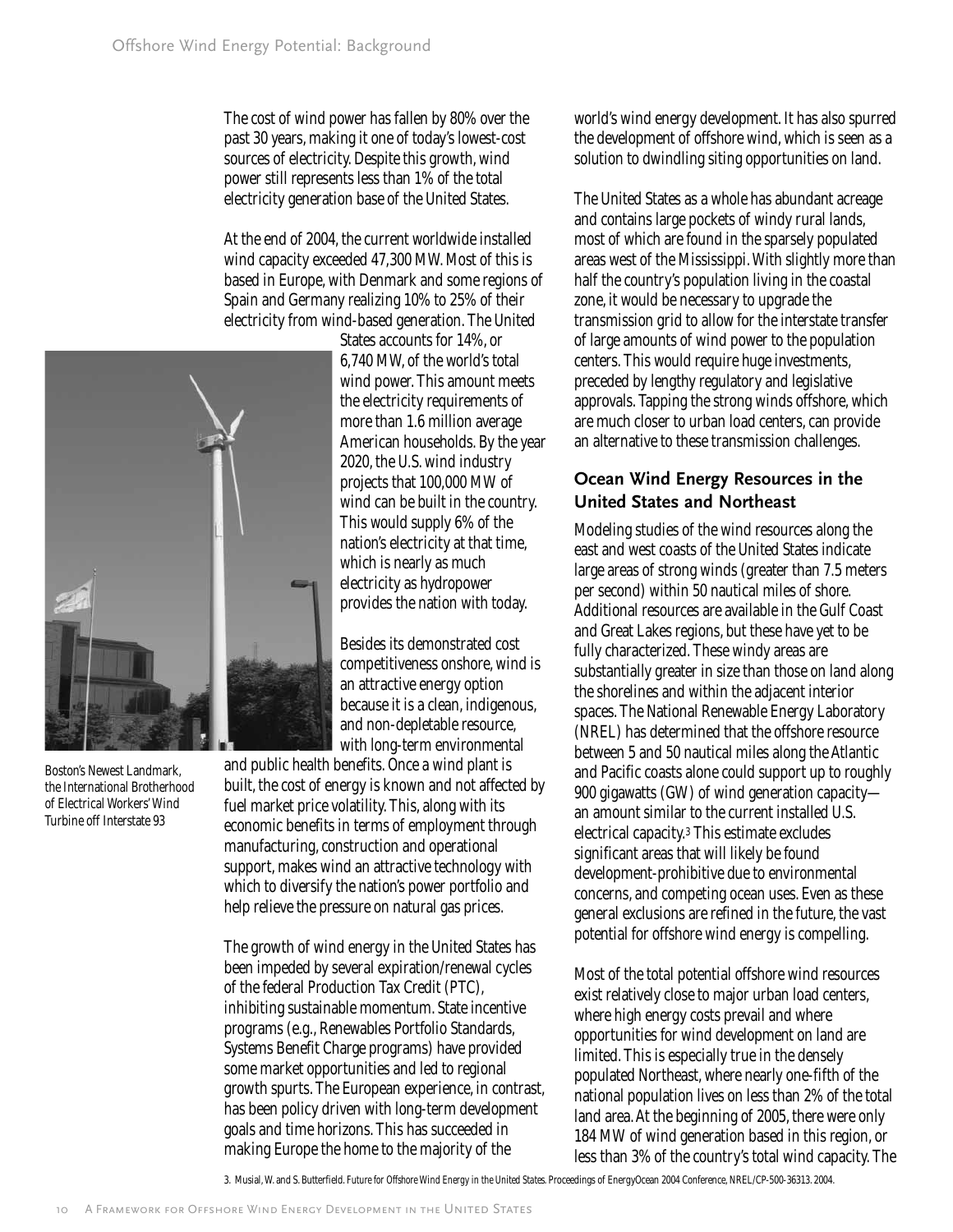lack of alternatives to natural gas and coal, scarcity of large open spaces available to utility-scale wind development, and the difficulty of importing large amounts of wind energy from other parts of the country using the existing transmission grid will greatly enhance the appeal of offshore wind energy development in the Northeast.

Offshore wind energy is also an attractive option for the Northeast at this time because slightly more than half the country's identified offshore wind potential

is located off the New England and Mid-Atlantic coasts, where water depths generally deepen gradually with distance from shore. While most of the Northeast and Mid-Atlantic's development potential is in deep water (greater than 30 meters), the initial siting of offshore wind systems in relatively shallow waters will facilitate a transition to deeper waters further from shore as the technology is advanced. The West Coast does not offer a similar proving ground because water depths drop off sharply close to shore.



U.S. Continental Shelf Boundary Areas Image courtesy of Minerals Management Service.

## **The Economics of Offshore Wind and Other Energy Resources in the Northeast**

Conventional energy prices are expected to climb. Energy supply and price volatility are significant risks as well, if recent experience with oil, gas, and coal is any indication. The Northeast is particularly vulnerable because the region has virtually no indigenous supply of natural gas and oil, which are responsible for a large fraction of the region's baseload electricity supply and the majority of its peaking capability. As the Northeast seeks indigenous alternatives to oil and natural gas, offshore wind is among the most promising options.

European offshore wind project costs generally range between \$0.08 and \$0.15 per kilowatt-hour, which is almost double that of onshore projects. Construction and accessibility, which are the leading cost drivers, are much more difficult at sea. For example, the majority of the cost of an offshore wind project is attributable to its balance of plant components, including the foundation/support structure, installation, and transmission, as opposed to an onshore project, where most of the costs reside with

the wind turbines. The high construction costs for offshore development make cost reduction, particularly in the balance of plant components, a key component of achieving competitive offshore wind energy development.

Historically, as new technologies become commercially available, costs come down due to increased efficiency, reduced service requirements, and economies of scale, even when there are initially steep learning curves. For onshore wind development, capital costs have dropped by 15% on average for every doubling of capacity. The European Union predicts there will be at least 40,000 MW of offshore wind energy in Europe by the year 2020, representing an annual growth rate of 30% from the current 600 MW. This compares with an actual annual growth rate of 35% during the past seven years for all wind energy development in Europe. For U.S. offshore wind energy development, taking advantage of what has been learned from offshore oil and gas marine construction can contribute to wind energy cost reduction efforts.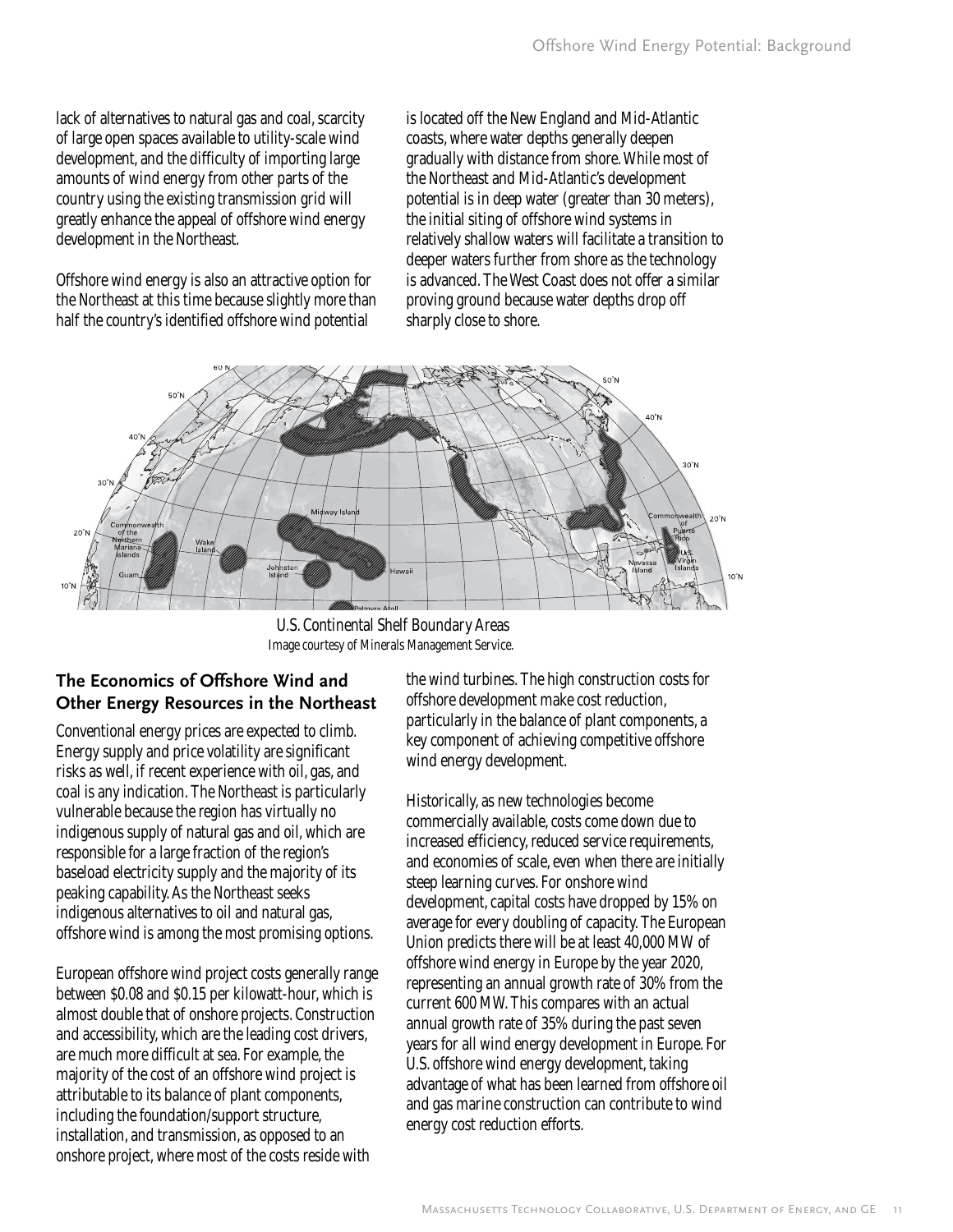The energy scenario for the Northeast pertains not only to price and supply, but to environmental quality as well. A reduction in greenhouse gases and other pollutants from fossil fuel plants is a regional priority within the regulatory and legislative bodies of most states. Offshore wind energy has the potential to make a favorable contribution to this scenario because of its projected downward cost trajectory, its vast supply within close proximity of major load centers, and its status as a clean, nonpolluting technology. All three issues—cost, supply, and environmental quality—will ultimately determine the future value and desirability of all energy sources, including offshore wind.

## **The Opportunity to Pursue Offshore Wind Energy**

Interest and experience in offshore wind energy development is growing. European countries have been installing turbines off their coastlines for more than a decade, while the United States is getting started with two serious project proposals located off the coasts of Massachusetts and New York. Sustaining and building on this momentum will require leadership and the collective action of all interested parties to pursue a logical path toward an achievable goal.

Offshore wind energy is a vast resource with tremendous potential for addressing future energy needs and spurring new economic development opportunities. But as a relatively young industry having no track record in the United States, there is much to be learned about its challenges and benefits; the unknowns are great. Therefore, it is imperative that those having common interests in environmental quality, energy security, and economic vitality work together so that the benefits of offshore wind energy can be realized.

Coincident with the increased interest in production of electricity from winds offshore is the renewed attention to development of policy directed at offshore ocean uses. The work of the U.S.



Arklow Bank Offshore Wind Power Facility, Ireland

Commission on Ocean Policy and a parallel effort by the Pew Oceans Commission have focused public attention on the fragile, complex nature of the marine environment; and the importance of this public trust resource to environmental and economic health of the country. The U.S. Executive Branch, Congress, and private and non-governmental sectors are now considering ways to enhance governance and regulations associated with the development and conservation of ocean resources. The integrated, careful approach to building an offshore wind industry in the United States proposed in this *Framework* has the potential to significantly support and inform this move towards more effective, sustainable ocean management.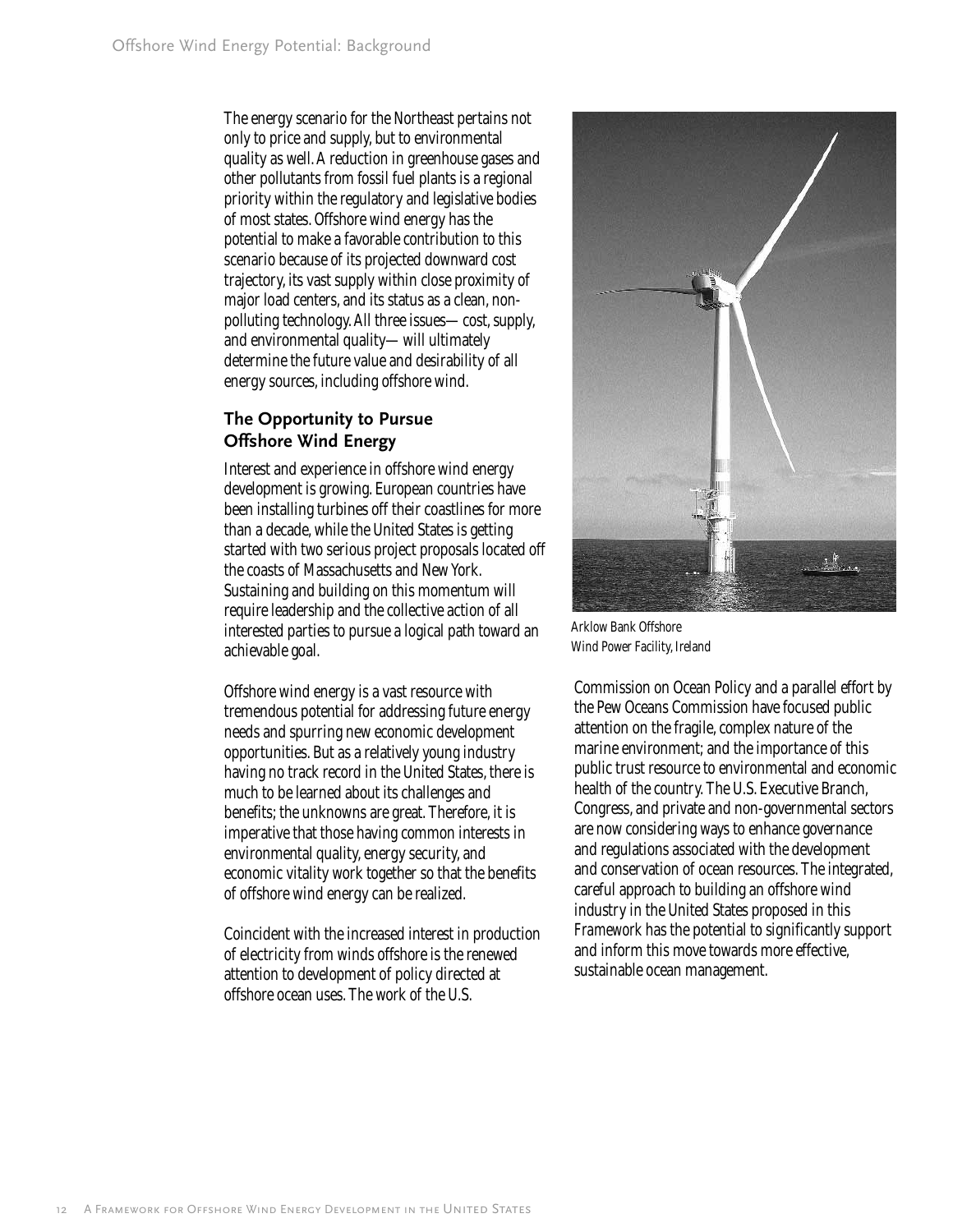# Strategies for Addressing Challenges and Achieving Sustainable Offshore Wind Energy Development

This section presents the details of the *Framework* for sustainable offshore wind energy development in the United States. It lays out the challenges and suggested strategies to address each in the following five areas:

- Technology Development
- Environmental Compatibility
- Economic and Financial Viability
- Regulation and Government Policies
- Leadership Coordination

The activities are categorized by the general timeframe in which efforts would likely occur or reach completion: near term, medium term, and long term. These time frames are approximate in nature and dependent on several factors. They are mainly intended to define the relative timing and sequence of activities.

The activities reflect the results of individual consultation and workshop discussions with a wide range of interested parties representing a broad spectrum of interests. The activities also are interdependent to varying degrees, with outcomes likely affecting each other.

## **1 Advance Technology Development**

Current offshore wind system designs have been adapted from land-based versions and deployed in shallow waters off northern European coastlines over the past dozen years. To date, monopile and gravity foundation designs have been suitable for this environment. Offshore wind technology is evolving toward larger-scale and fully marinized systems that can be deployed in a range of water depths across a wider range of geographical areas.

Offshore wind systems must be tailored to the marine environment. For the support structure, variable site conditions in terms of water depth, wave spectra, currents, sea bed geology, and other factors will require the availability of multiple design options, each one suitable to a particular class of design criteria. Offshore system designs are in the early stages of development—with new technologies emerging—that will need to be fully tested and successfully demonstrated before an offshore wind industry can emerge and realize its potential.

Pathways to achieving long-term success lie partly in gaining a better understanding of the environmental conditions that offshore structures must accommodate in the Atlantic waters off the Northeast coast, and how these structures will interact with both the physical and biological

environment. Knowledge gaps can be closed through targeted research and measurement programs. Pathways to success also rely on leveraging the knowledge resident in marine research and engineering disciplines, including the offshore oil and gas industry, which has built and maintained offshore structures for decades. Also, engagement with the international offshore wind industry will

#### Strategies:

- Develop Design Standards for Offshore Wind Energy Systems
- Integrate Environmental Condition and Design Parameters
- Tailor Support Structure Designs to Site-Specific Conditions
- Achieve High Levels of Wind System Availability and Performance through Optimized Approaches to Operations and Maintenance
- Address Power Transmission and Grid Interconnection Issues
- Develop and Leverage Expertise

provide invaluable lessons learned from offshore projects while the experience base is establishing itself in the United States.

To achieve viable offshore U.S. wind energy technologies, the issue of site accessibility limitations (a result of harsh conditions that can occur in the ocean) and the resulting impacts on turbine

#### Massachusetts Technology Collaborative, U.S. Department of Energy, and GE 13

Advance TechnologyDevelopment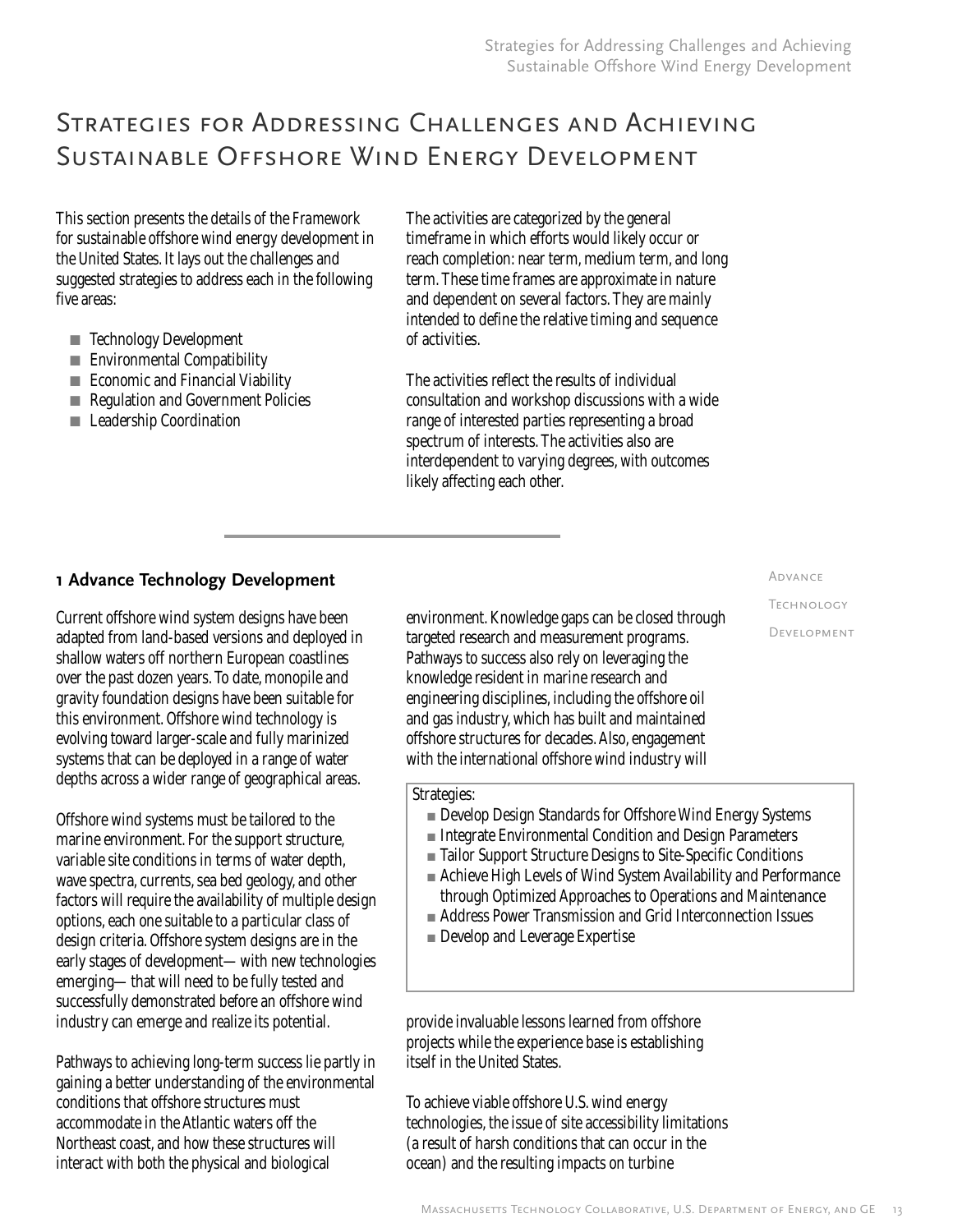Strategies for Addressing Challenges and Achieving Sustainable Offshore Wind Energy Development



availability, reliability, safety, and project economics must be addressed. The development of a viable regional service infrastructure and strategies will overcome these and other barriers. The anticipated injection of large amounts of new windbased generation into the existing transmission grid will need to be managed technically through wellplanned studies and

conceptual designs, with the

Gulf of Maine Bathymetry

added benefit of maximizing the market value of wind-based electricity.

Advance **TECHNOLOGY** Development

Progress is needed on several fronts to advance wind technology to accommodate the long-term challenges of sustainable offshore wind energy development, as outlined below. Further, it will be important for engineers to design an offshore wind system with appropriate consideration of issues related to maintaining the integrity of marine ecosystems and minimizing adverse impacts.

#### **Strategy 1.1 Develop Design Standards for Offshore Wind Energy Systems**

Develop standards and guidelines that establish minimum specifications for offshore wind structures.

#### *Near Term:*

- Build upon existing results of International Electrotechnical Commission 61400-3, which is a pending international design standard for offshore wind turbines.4
- Collaborate with marine engineering disciplines experienced in deep water applications to determine the parameters needed to address engineering, environmental, and other criteria.
	- Collaborate with Minerals Management Service and other regulatory bodies in anticipation of their safety and inspection oversight role.
- Conduct a gap analysis to identify standards, guidelines, and design parameters that are lacking or unavailable, and recommend approaches for addressing deficiencies.

■ Compile and evaluate the applicability of lessons learned from onshore turbine design and siting, including design approaches for minimizing environmental impacts (e.g., avian interactions).

## **Strategy 1.2 Integrate Environmental**

**Condition and Design Parameters**

Quantitative information about the geologic, oceanic, biological, and atmospheric environments is necessary to establish design criteria for offshore wind system structures.

## *Near Term:*

- Compile a comprehensive inventory of existing empirical databases and sources (e.g., a wind and wave spectrum resource atlas, habitat maps, species distribution and relative abundance).
- Identify sources of design parameters established for offshore structures in other industries (e.g., American Petroleum Institute) and marine engineering applications.
- Assess and apply integrative and predictive models (e.g., hindcasting) to construct regionally consistent summaries of design parameters.
- Assess the adequacy of existing databases to define design parameters and identify critical data gaps.

## *Medium Term:*

- Develop and implement a measurement plan to obtain missing critical data.
- Develop advanced measurement sensors and techniques to obtain data that are too expensive or impractical to collect using conventional means.
- Compile an atlas of offshore design parameters.

#### **Strategy 1.3 Tailor Support Structure Designs to Site-Specific Conditions**

Suitable support structure designs, including bottom-attachment techniques, are needed to accommodate a range of site conditions found in the Northeast.

## *Near Term:*

- Define foundation design classifications and the governing design parameters and step functions.
- Determine design classes appropriate for offshore conditions and environmental
- 4. Quarton, D.C. *An International Design Standard for Offshore Wind Turbines*. Proceedings of World Renewable Energy Congress VIII. Elsevier Ltd, 2004.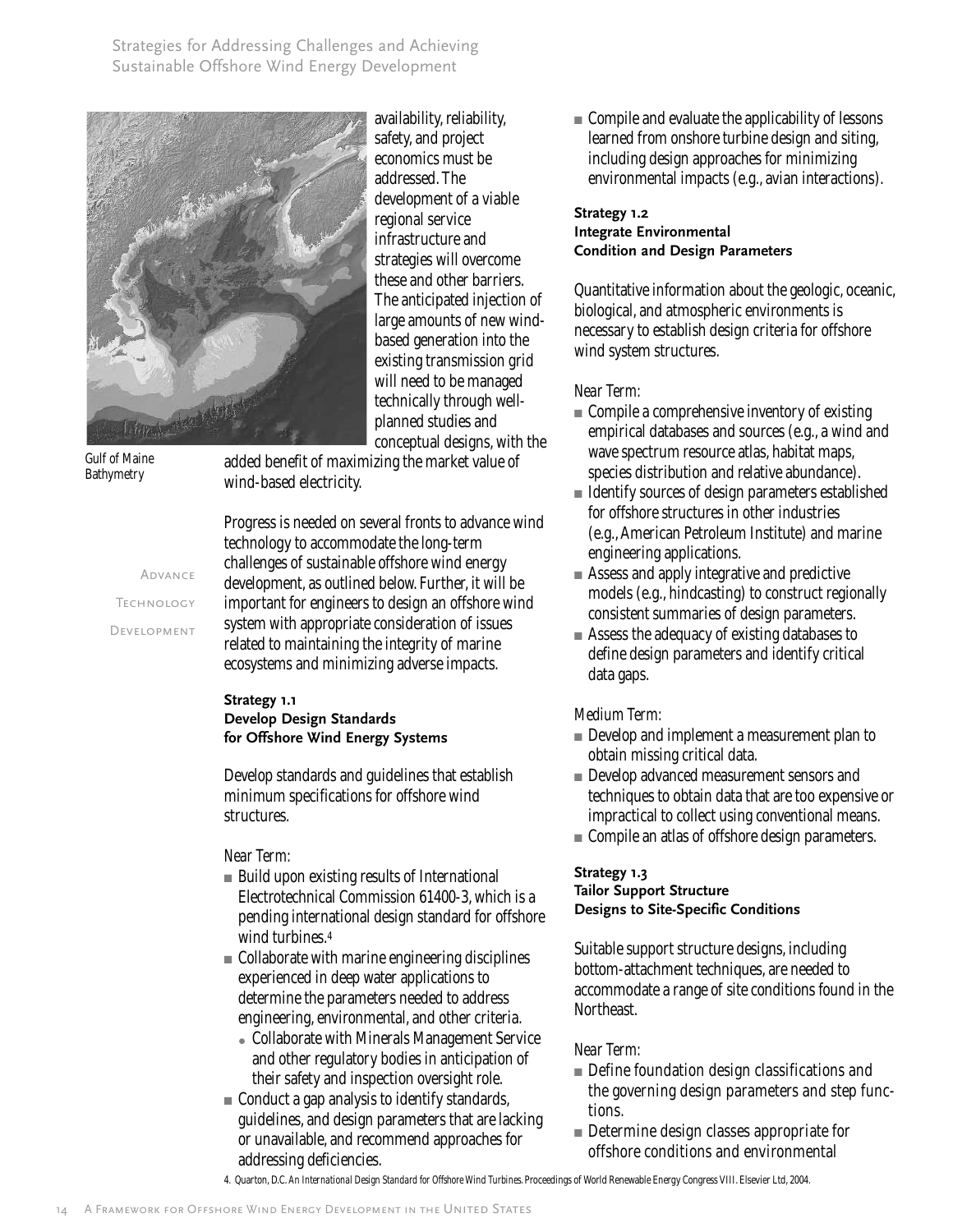sensitivities in the Northeast, and develop preliminary design specifications.

- Conduct preliminary costing studies for the leading classes and prioritize components having cost reduction potential.
- Evaluate available foundation design tools for simulating all load conditions, including those introduced by the tower and turbine components; identify gaps and priorities.
- Develop a research program to address foundation design uncertainties and to pursue the development of advanced designs with cost reduction objectives.
- Assess the need for testing facilities (e.g., wave motion simulation platform, blade testing facilities, full-scale ocean test beds).

## *Medium Term:*

- Advance the development and validation of numerical computer models to accurately simulate dynamic loads imposed throughout the entire wind turbine structure by atmospheric and hydrodynamic forces.
- Tailor system designs for environmental compatibility and low potential impacts on marine ecosystems.

#### **Strategy 1.4**

#### **Achieve High Levels of Wind Energy System Availability and Performance through Optimized Approaches to Operations and Maintenance**

Parallel efforts are needed to develop advanced technology and infrastructure to facilitate the construction and reliable operation of offshore wind plants.

## *Near Term:*

- Assess typical field failure conditions and the ability to detect and diagnose them with advanced monitoring techniques.
- Conduct research into self-diagnostic and intelligent systems (e.g., enhanced Supervisory Control and Data Acquisition) that can be integrated into the turbine operating system, and optimized fleet maintenance models.

## *Medium Term:*

- Develop specialty sensors and software.
- Investigate methods to improve accessibility of projects from land.
	- Interact with regulatory agencies, including: Minerals Management Service (MMS),

Occupational Safety and Health Administration (OSHA), and Federal Aviation Administration (FAA) to establish approved access and personnel transfer procedures.

■ Form a collaborative task group to define infrastructure requirements, identify existing resources available in marine industries, and explore opportunities for developing local and/or regional offshore wind infrastructure capability.

## *Long Term:*

■ Deploy, test, and analyze results.

#### **Strategy 1.5 Address Power Transmission and Grid Interconnection Issues**

The delivery and injection of large amounts of windbased generation into existing electrical grids requires long-range planning, potential investments in system upgrades, and effective grid management and operating strategies.

## *Near Term:*

■ Evaluate the ability of the Northeast's coastal grid to accept large injections of wind generation and determine necessary levels of grid upgrades and associated investments.

## *Medium Term:*

- Monitor advancements in transmission cable technology for their applicability to offshore wind projects.
- Assess the direct current (DC) alternative for longdistance transmission, including trade-off studies with alternating current (AC) transmission.
- Assess the concept of long-range transmission trunk lines for interconnecting wind plants at sea.
- Obtain representative data on expected wind plant production variability at multiple time scales (e.g., 1-second, 10-minute, and 1-hour) so that potential grid impacts can be simulated.
- Conduct a technology and cost feasibility analysis of alternatives to conventional electric production and delivery (e.g., non-electric options such as pneumatic air, hydrogen); assess opportunities.
- Coordinate with regional transmission system planners to ensure scenarios for large levels of offshore wind power are included in system upgrade and expansion analysis and planning.
- Evaluate impact of large amounts of wind energy on: 1) power system functioning; and 2) wholesale market design and efficiency.

Advance **TECHNOLOGY** Development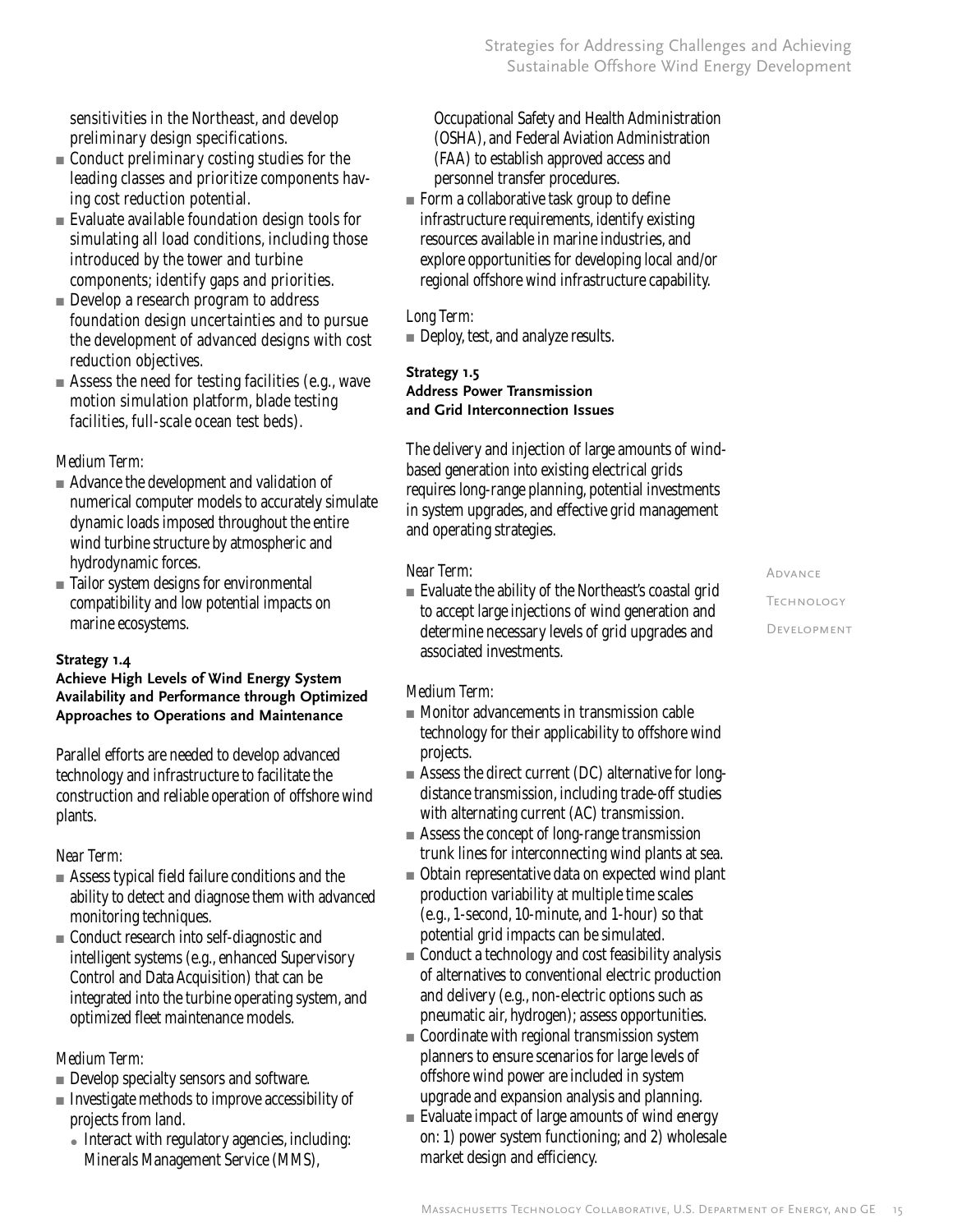Strategies for Addressing Challenges and Achieving Sustainable Offshore Wind Energy Development

#### *Long Term:*

■ Assess and advance the capabilities and value of short-term forecasting of wind plant output to optimize grid system operations.

**Strategy 1.6** 

#### **Develop and Leverage Expertise**

Technology

Advance

Development

Investments in intellectual resources and experience building are essential to the advancement of the state-of-the-art offshore wind energy systems.

#### *Near Term:*

- Support participation by appropriate parties in international collaborative activities to stay abreast of technological developments and lessons learned from project experiences abroad.
	- Attend conferences, workshops, and technical task group meetings.
	- Seek joint research initiatives, including the utilization of existing offshore projects to

collect relevant research and validation data on loads, structural dynamics, and environmental parameters.

- Build a broader base of knowledge about wind energy in the oil and gas industry to facilitate integration goals.
	- Participate in joint conferences and workshops.
	- Include oil and gas industry representatives on offshore wind technology task groups.
- Initiate collaborative discussion with experts in marine biology, wildlife behavioral sciences, fisheries, and other relevant disciplines.

#### *Medium Term:*

- Develop and support interdisciplinary research and training activities in offshore wind energy.
	- Facilitate public-private sector interactions.
	- Promote international student exchanges between universities and work-study programs with industry.

#### **2 Achieve Environmental Compatibility**

Wind power offers environmental benefits, but wind energy installations often face opposition due to potential, perceived, and actual environmental impacts. Beyond technical and economic issues, the

Strategies:

- Identify Current Conditions and Trends of Marine Ecosystems and Ocean Uses
- Identify Potential Areas for Offshore Wind Energy Development
- Identify Potential Impacts and Environmental Changes from Offshore Wind Energy Systems
- Identify Appropriate and Effective Mitigation Strategies for Potential Environmental Impacts and Conflicting Uses
- Document and Quantify Environmental Benefits

sustainability of an offshore wind power industry in the United States will depend on focusing on compatibility and impact mitigation as high design priorities, limiting the known impacts, and improving understanding of the interactions that will occur between offshore wind development and marine ecosystems in the United States.

The offshore environment is a vast and important public trust resource. Marine ecosystems provide a variety of essential services critical to the well-being of all biological species, including humans.

Demonstrating the compatibility of offshore wind energy systems with ecological systems and human uses of the ocean will be required for offshore wind energy development to proceed with the necessary public support.

In order to proceed responsibly with the siting of offshore wind energy systems, it will be important to first characterize the marine environment to understand current conditions. This is an opportunity to build on what has already been documented about the ecology and uses of the offshore environment. The next step will be to identify gaps in knowledge and begin new research to answer pertinent questions. The strategy for addressing environmental and other marine use issues will necessarily include data collection, synthesis of existing data, and new research into effects of wind energy systems offshore and the technologies for studying them.

The offshore wind resource, particularly in the Northeast, is enormous. Discussion about development of offshore wind energy systems often focuses on the location of the strongest wind resource. However, in order to identify environmentally appropriate and publicly acceptable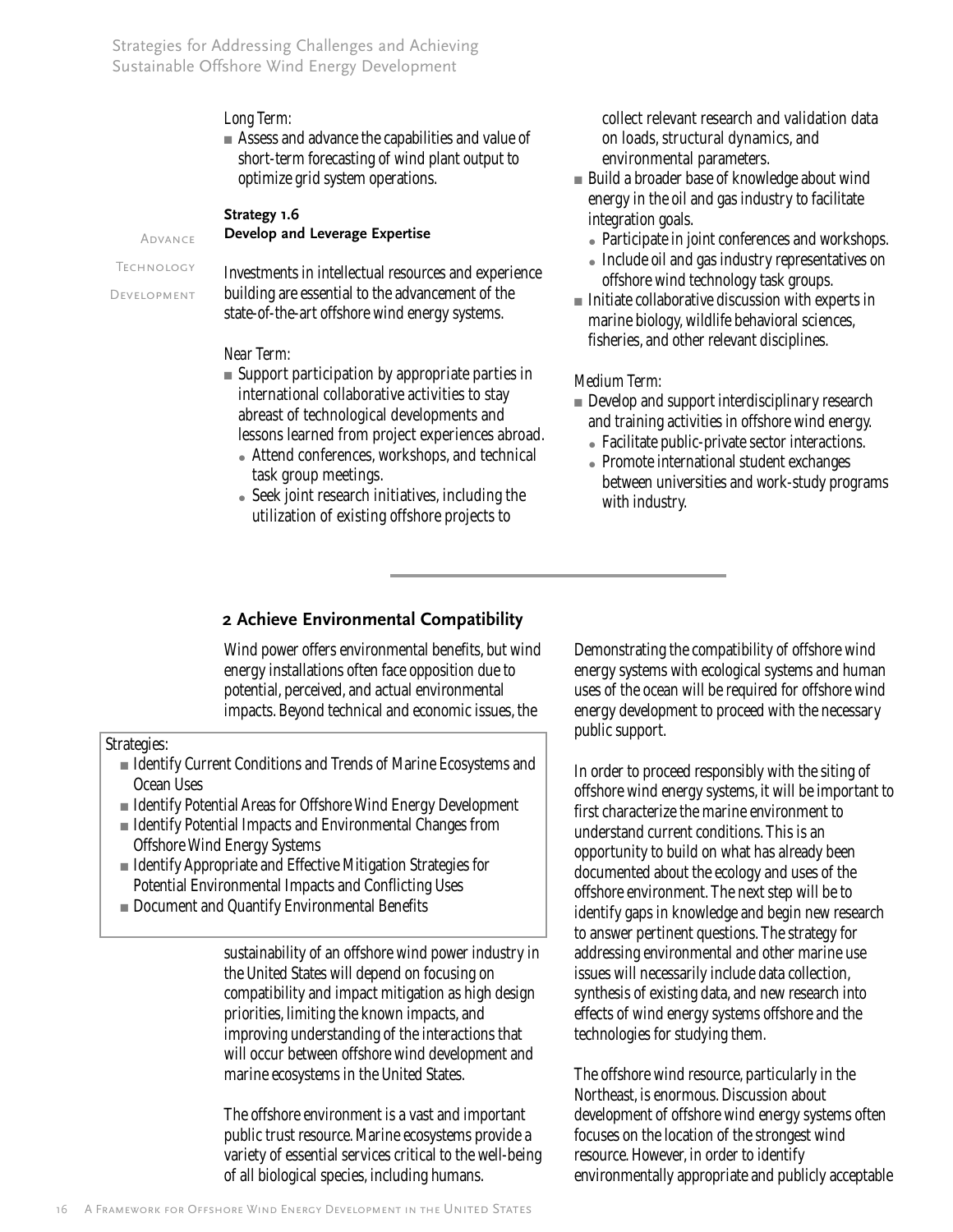sites, locations selected for development should combine the strongest wind resource with areas of least impact on marine ecosystems, sensitive species, and other uses of the ocean.

As a preliminary screen, narrowing environmental research to sites with the best wind resource will help create manageable research projects that concentrate on specific geographic areas and, therefore, particular marine species, geology, and ocean uses.

In addition, existing methodologies for determining the environmental impacts of constructing and operating turbines and transmitting electricity to shore should be reviewed. Where well-developed procedures do not exist, the next task will be to develop new methods for identifying and measuring impact. Lessons from other offshore developments—for example, oil and gas drilling facilities—could be useful. However, new techniques and methods will be needed that apply directly to wind facilities. This will require coordination among academic institutions, public and non-governmental organizations, and the private sector.

Beyond ecological and habitat concerns, research into the potential impacts of wind energy systems on archeological resources, and existing military, commercial, recreational, and other marine activities will also need to be undertaken in order to identify potential sites for development.

These challenges will best be addressed through an interactive, multi- and inter-disciplinary, tiered evaluation process that incorporates adaptive management techniques. There are limits to the ability to predict impacts absent actual experience with offshore installations; initial developments must be used effectively as learning laboratories to reduce uncertainty about how wind energy systems interact with the marine environment.

As impacts are better understood, mitigation strategies to reduce or eliminate the impact should be investigated. Mitigation techniques in use by other offshore ocean industries and in Europe should be assessed. Where relevant, these methods should be applied to the development and modification of offshore wind energy systems in the United States. As systems progress through the construction, operation, upgrade, and/or

decommissioning stages, new mitigation techniques may be required as unanticipated impacts arise. High priority should be placed on developing protocols for incorporating lessons learned into future facility design.



Photo courtesy of NOAA Photo Library (http://www.photolib.noaa.gov/).

Finally, quantification and documentation of the environmental and health benefits of offshore wind energy systems, such as the lack of harmful emissions, will be important in order to fully characterize the public benefits of offshore wind development. Protocols for quantifying, describing, and publicizing these benefits are needed, and may require the development of new tools and methods to provide complete and accurate measures of the benefits.

### **Overall Approach**

It is essential that current knowledge of environmental and user group sensitivities be incorporated into the offshore wind energy system design process at the earliest stage and that the process engages industry, government, academic research institutions, environmental groups, and user interest groups on an ongoing basis.

Some of the following activities will proceed concurrently rather than in sequence:

- Identify site characteristics that would be promising or discouraging to offshore wind development.
- Document existing uses, including Marine Protected Areas (MPAs) and sensitive habitat types, migration corridors, commercial fishing areas, shipping routes, and other uses.
- Overlay existing uses/sensitive areas with wind resource and wind development criteria to identify

Achieve**ENVIRONMENTAL COMPATIBILITY**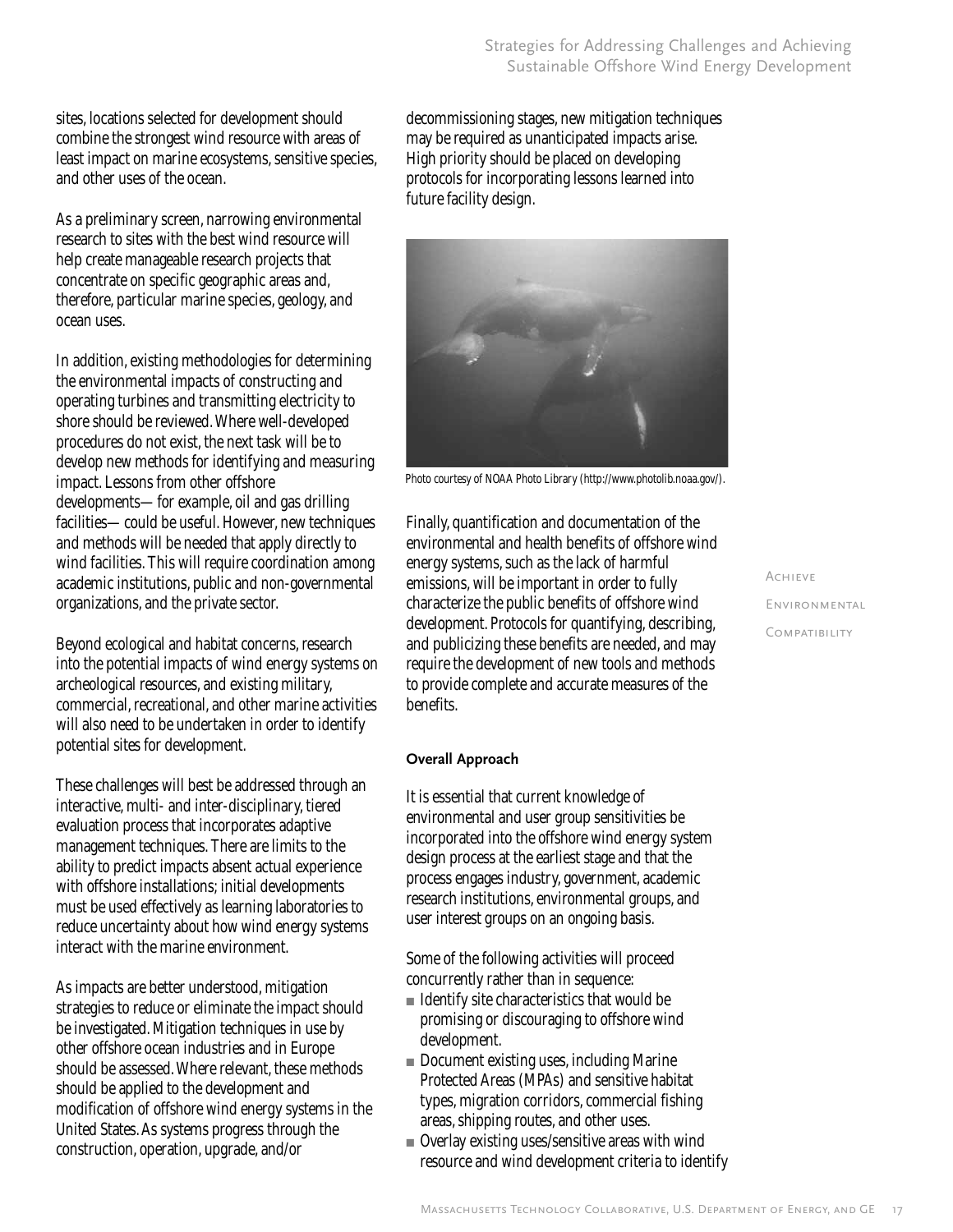the areas with least conflicts and highest wind development potential. Focus on these highlighted areas:

- Establish preliminary criteria for areas to avoid or eliminate from consideration.
- Identify information gaps.
- Engage in necessary data collection.
- Develop protocols for establishing site-specific baseline information, and monitoring protocols for assessing impacts during and after construction.
- Permit initial development at initially screened sites and monitor for ecosystem interactions using established protocols.
- Determine how to mitigate documented impacts, through engineering or site re-configuration where possible.
- Cycle data generated through this process back into screening process.
- Create opportunities to vet lessons learned through formal and informal peer review processes including all interested parties.

This tiered process could be designed through a Programmatic Environmental Impact Study (PEIS). Additional detail on the implementation of this process is provided in the strategies below.

#### **Strategy 2.1**

**Identify Current Conditions and Trends of Marine Ecosystems and Ocean Uses**

In order to be sensitive to unique marine environmental conditions and ensure that wind energy system development results in minimal impacts on ecosystems and other uses of the marine environment, it is imperative to establish current marine conditions and trends prior to siting facilities. Activities to gather information on the current and past states of marine ecosystems and on other uses of the ocean could include:

#### *Near Term:*

- Compile existing information on current conditions and trends of marine habitat and geology.
	- Assemble compiled existing information on migration patterns, critical habitats, and species abundance and distribution to begin to define first tier areas that would be excluded for consideration.
	- Create/compile Geographic Information System (GIS) formats for this data.
- Make existing information public and accessible.
- Conduct workshops to facilitate interdisciplinary cooperation.
- Incorporate information available about migration patterns of marine species (e.g., what is known from fisheries' by-catch, stock assessments, marine mammal and pelagic and seabird distribution) to identify past and current conditions and identify known characteristics of high-use feeding, nursery, and migration areas.
	- Take advantage of existing initiatives and models for mapping multiple characteristics (e.g., Gulf of Maine Mapping Initiative, National Oceanic & Atmospheric Administration's marine geological survey).
	- Explore approaches used in Europe and determine what can be applied in the U.S.
	- Collaborate with scientific and research institutions and other industries that are conducting similar research and mapping activities.
- Create and/or integrate GIS information on ocean uses, including fishing areas, fixed structures, shipping, recreation areas, marine archeological sites, and military security zones.
- $\blacksquare$  Create collaborative marine wildlife working groups consisting of representatives from leading scientific institutions, consulting firms, nongovernmental organizations, state and federal government agencies, and others to continue to identify research needs, conduct studies, and modify the information database for ocean ecosystems and marine uses.
- Begin research on known information gaps (e.g., electromagnetic field and noise impacts on marine mammals; sea bed conditions).
- Define obvious exclusion zones; determine geographic focus for developing protocols.

#### *Medium Term:*

- Identify information gaps that require additional research and develop research road map.
- Develop protocols, criteria, and models for monitoring studies and other research needs.

#### **Strategy 2.2**

#### **Identify Potential Areas for Offshore Wind Energy Development**

To responsibly develop offshore wind energy systems, it will be necessary to overlay the best

Achieve **ENVIRONMENTAL COMPATIBILITY**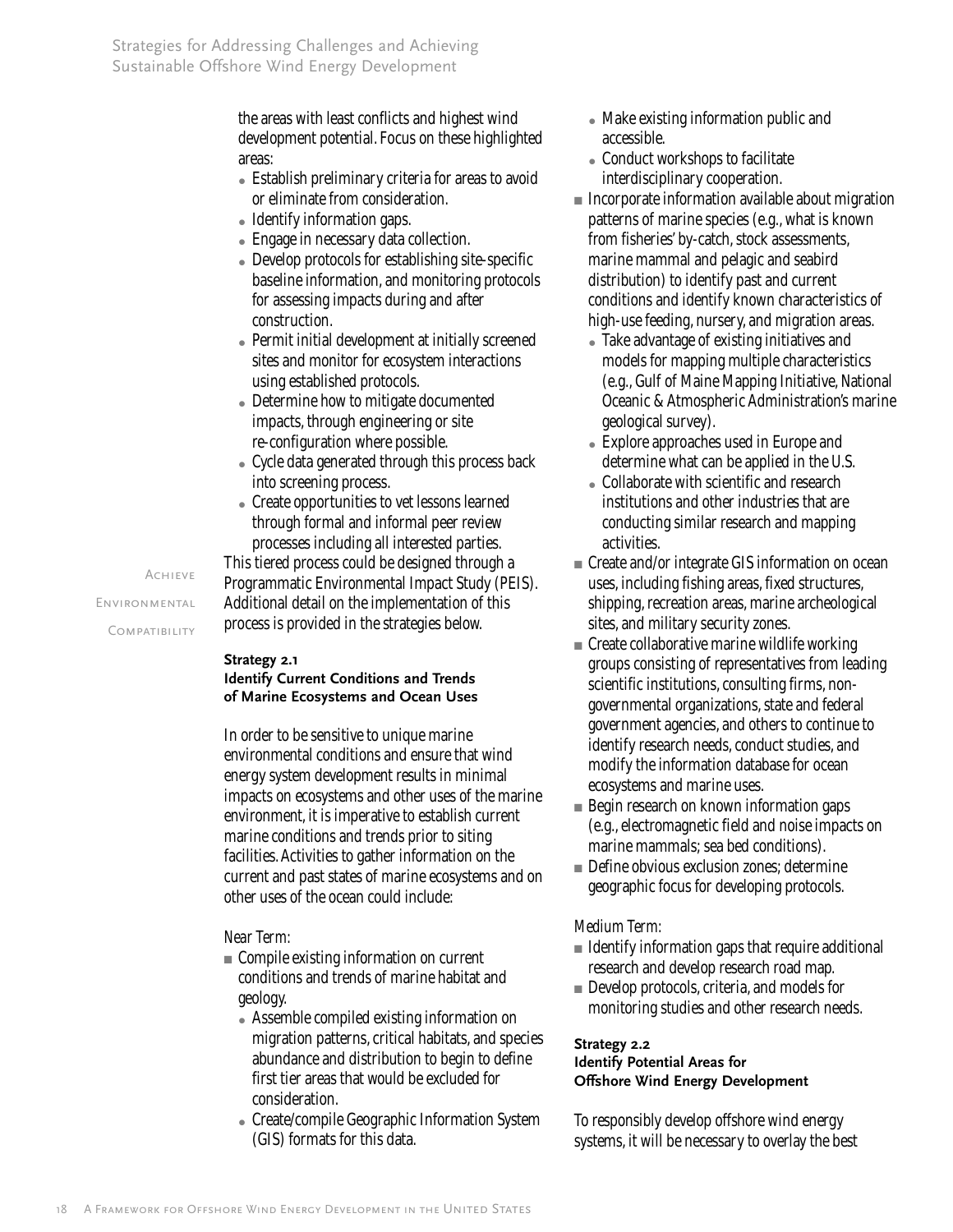available information on wind resources and environmental conditions.

## *Near Term:*

- Develop a process for screening for sensitivity.
- Develop preliminary criteria for excluding sites.
- $\blacksquare$  Combine marine use/environmental information with meteorological, oceanographic, geologic, and other data parameters to develop constraint maps for use in determining sites most suitable for wind energy development.
- In consultation with interested parties, develop criteria for how to determine sites with fewest anticipated adverse impacts.

## *Medium to Long Term:*

- Monitor and assess the ecosystems and habitat use at sites of high development potential.
- Conduct a strategic environmental assessment that is updated periodically to incorporate what is learned about impacts (see Strategy 2.1).

#### **Strategy 2.3**

#### **Identify Potential Impacts and Environmental Changes from Offshore Wind Energy Systems**

In order to improve support for and reduce opposition to offshore wind energy systems, including concerns about impacts on the natural and human marine environment, development efforts must be thoughtful, forward-thinking, and anticipate potential impacts with an eye on preventing them from occurring. Methods to accomplish this include:

## *Near Term:*

- Establish a methodology for determining and evaluating environmental footprints of offshore wind energy systems, including construction activities, acoustic and lighting impacts, changes in sediment transport, and avian and marine mammal interactions.
- Review information on other offshore uses (e.g., oil/gas platforms, minerals collection, European wind projects) for impacts/changes and apply knowledge to determine potential impacts of offshore wind energy systems.
- Develop protocols and new technology to assess and monitor impacts.
- Apply analogous lessons learned from onshore wind facilities to offshore sites, systems, and plans.

## *Medium Term:*

■ Conduct preliminary pre-construction monitoring

of proposed development sites.

- Monitor sites that are developed, during and after construction.
- Identify gaps in information and conduct assessments to fill gaps.
- Incorporate lessons learned into the strategic environmental assessment.
- Develop methods to measure and evaluate cumulative impacts of wind energy systems.



Photo courtesy of NOAA Photo Library (http://www.photolib.noaa.gov/).

#### *Long Term:*

- Monitor existing wind energy systems for impacts and changes to marine environment.
- Incorporate new information into design process.

#### **Strategy 2.4**

#### **Identify Appropriate and Effective Mitigation Strategies for Potential Environmental Impacts and Conflicting Uses**

The introduction of offshore wind facilities will affect the environment in a variety of ways. The goal is to fully understand the interactions, and reduce harmful effects to the greatest extent possible through site layout, choice of structural components and materials, and construction/operation methods. In addition, unforeseen impacts (permanent or temporary) could result. Activities to address mitigation options and opportunities include:

#### *Near Term:*

- Develop a forum for early and continuing dialogue among offshore wind system engineers and marine interests.
- Review mitigation strategies of other offshore ocean uses (e.g., oil/gas platforms, mineral extraction) and identify those applicable to offshore wind energy systems.
- Investigate European mitigation strategies and apply those appropriate for the U.S.
- Working with regulators and affected interest groups, determine acceptable impact thresholds.
- Identify mitigation triggers and options for decommissioning offshore wind projects.

Achieve**ENVIRONMENTAL** Compatibility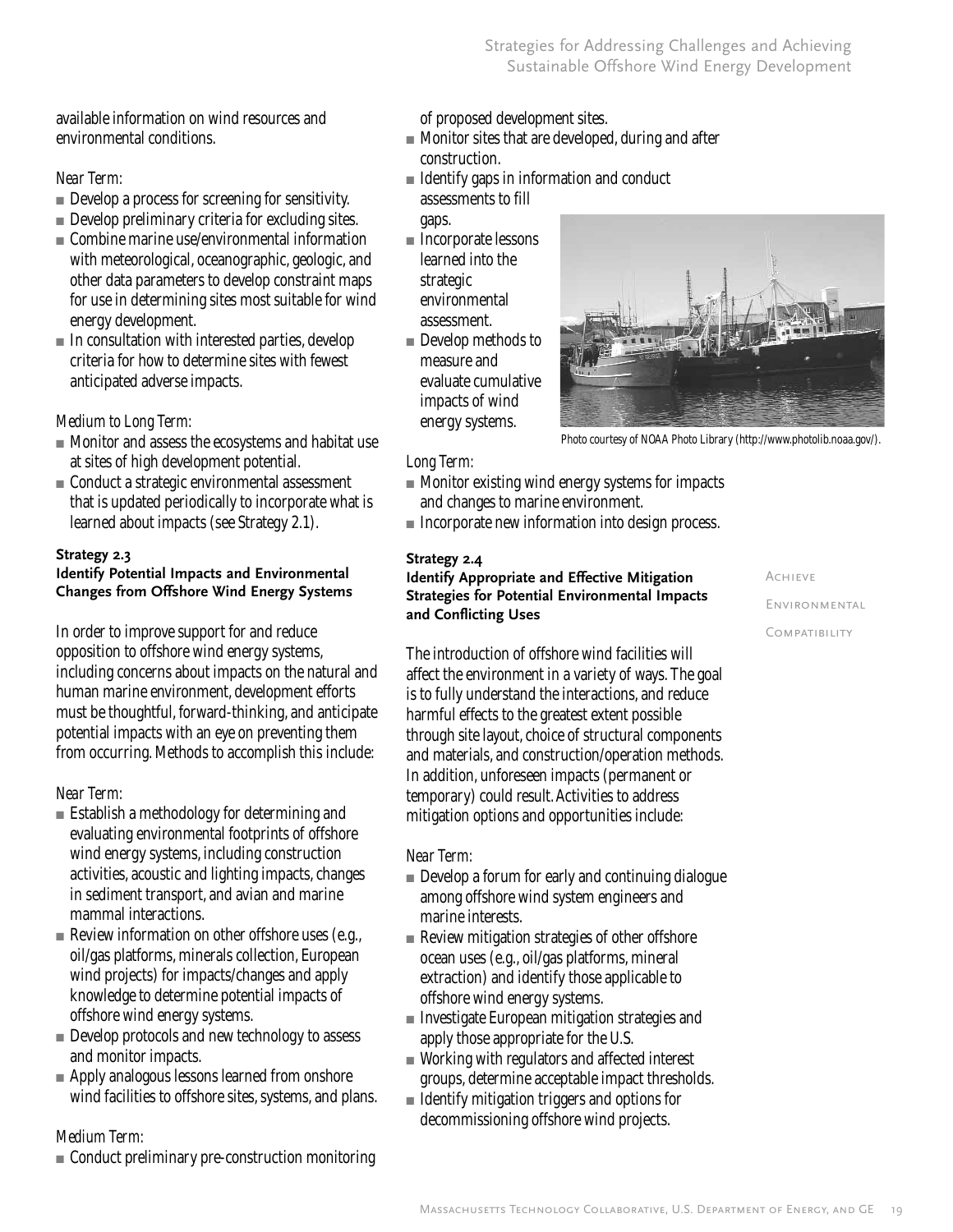Strategies for Addressing Challenges and Achieving Sustainable Offshore Wind Energy Development

*Medium Term:*

- Develop new technology, strategy, and mitigation approaches.
- Improve wind plant technology, research methods, and facility design, incorporating adaptive management techniques.

■ Collaborate with engineers and other technical specialists to develop mitigation measures or redesign systems to reduce impacts to acceptable levels. AchieveEnvironmental **COMPATIBILITY** 

#### **Strategy 2.5 Document and Quantify Environmental Benefits**

Like all clean, renewable energy sources, offshore wind energy development will result in environmental and public health benefits. It is also likely to produce unique benefits to the human and marine environment. In order to fully evaluate and publicize the benefits of offshore wind energy systems, the following activities should be undertaken:

#### *Near Term:*

- Quantify and describe qualitative environmental benefits.
- Develop new tools and methods to quantify environmental benefits.
- Identify benefits of facilities and resulting wind power generation in terms of greenhouse gas emission reductions, air quality improvements, and national energy security.

#### *Medium Term:*

- Develop tools to monitor and evaluate tourist and recreational uses of area around wind energy developments to determine if use changes.
- Determine if habitat changes resulting from introduction of new structural features on the seabed have beneficial aspects.
- Develop tools to measure indirect benefits (e.g., reduced pollution from fossil fuel generated electricity, reduced destruction of lands) and incorporate into environmental assessment.

## **3 Achieve Economic and Financial Viability**

Although today's costs of offshore wind energy production are higher than onshore, expectations are that several factors working together will make offshore wind energy sources more cost effective. These factors include technology innovations, stronger wind regimes, economies of scale from

#### Strategies:

- Develop Current Understanding of Costs of Offshore Wind Energy Systems and Implement Research and Development Opportunities for Cost Reduction
- Evaluate Ownership and Financing Structures and Associated Risks
- Increase Availability of Long-Term Power Purchase Agreements
- Develop Confidence in Technology among Financial, Insurance, and Public Sectors

large-scale development, close proximity to highvalue load centers, and incentive programs responding to the public's growing demand for clean energy. Other influential factors are the uncertain price and supply of conventional energy sources, especially natural gas and oil, and the increasing

regulatory pressures on emissions reductions by fossil fuel generation plants. The economic fate of offshore wind energy, therefore, rests on a combination of internal and external factors.

One of the key challenges is to implement an offshore program that achieves cost-competitiveness. Various engineering, environmental, and regulatory/policy action items have been recommended within this *Framework* to gain overall acceptance from several different and important perspectives. But economic viability will also have to be achieved in order for offshore wind energy systems to become a reality in a sustainable way. Therefore, proposed approaches and solutions to offshore development in all their dimensions must have favorable economics as a primary objective.

A related challenge is the fact that many costs and risk factors are not known or well understood. Concerted efforts are needed to understand all costs throughout the life cycle of a wind project, from concept development to decommissioning. Much can be learned from ongoing activity in Europe, but new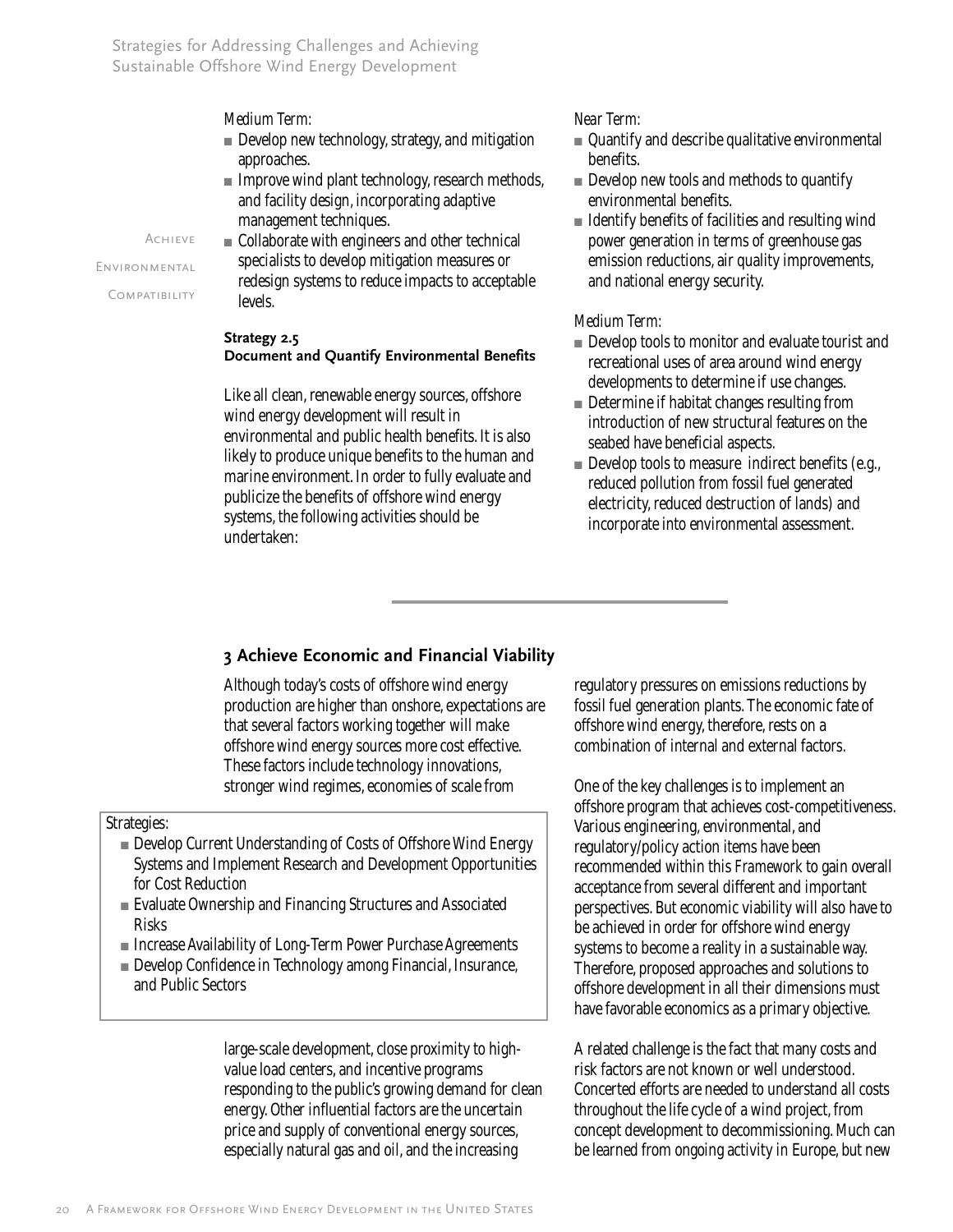challenges will arise as installations move into deeper water.

Another challenge is to attract developers, investors, energy customers, insurers, and the public at-large toward active participation in offshore development. The large levels of investment and risk required of offshore wind development may require a different profile of market participants compared to onshore wind projects, at least at the outset. These participants will likely require a fairly high degree of confidence in the technology and its ability to supply power safely and reliably over the long term before they get substantially involved. This presents a classic chicken-and-egg dilemma: how to provide sufficient investments in a concept so that it reaches a level of maturity whereby future investments become self-sustaining. This challenge could be addressed through public policy and other models.



Photo courtesy of NOAA Photo Library (http://www.photolib.noaa.gov/).

Many economic uncertainties can be overcome with new ideas, targeted research, field experience, and multi-disciplinary collaboration, including offshore oil and gas experience. The following action items are designed to identify and address specific unknowns in an interactive fashion with the other strategic areas. A desired outcome is the discovery of the best pathways for achieving major cost reductions. The proposed activities are also intended to engage the financial and insurance communities and identify viable business models.

#### **Strategy 3.1**

#### **Develop Current Understanding of Costs of Offshore Wind Energy Systems and Implement Research and Development Opportunities for Cost Reduction**

## *Near Term:*

■ Survey the European wind industry experience and develop a database of reliable cost data and establish reliable material and installation costs and future cost trajectories for designs most appropriate for the U.S..

- Produce a detailed life-cycle cost breakdown for all components of a project, including hardware, labor, support services, transmission, planning, permitting, maintenance, and decommissioning.
- Identify and prioritize components having largest cost reduction potential.
- Identify unknown cost and risk factors.
- Conduct cost sensitivity and trade-off studies.

## *Medium Term:*

- Quantify potential for economies of scale.
- Identify and prioritize best opportunities for cost reduction, and define barriers to cost reduction.
- Supply feedback to siting, engineering, and design research efforts.

#### **Strategy 3.2**

#### **Evaluate Ownership and Financing Structures and Associated Risks**

## *Medium Term:*

- Compare current ownership/financing structures and risk assessment approaches for onshore and offshore projects.
- Identify sources of risk and liability, their associated uncertainties, and mechanisms for addressing them.
- Identify existing types and cost of available insurance coverage and new types that may be warranted.
- Characterize risk impacts on access to and terms of financing and insurance.
- Propose new ownership and financing structures tailored to offshore wind.
- Develop models for pooling or subsidizing risk for early projects.

#### **Strategy 3.3 Increase Availability of Long-Term Power Purchase Agreements**

#### *Near Term:*

■ Identify barriers to long-term power purchase agreements.

#### *Medium to Long Term:*

- Work on a collaborative basis to address barriers.
- Investigate role of government directly purchasing energy from offshore wind.
- Investigate positive linkages with state Renewable Portfolio Standard programs, long-term Renewable Energy Credit programs, and others.

## AchieveEconomic andFinancial Viability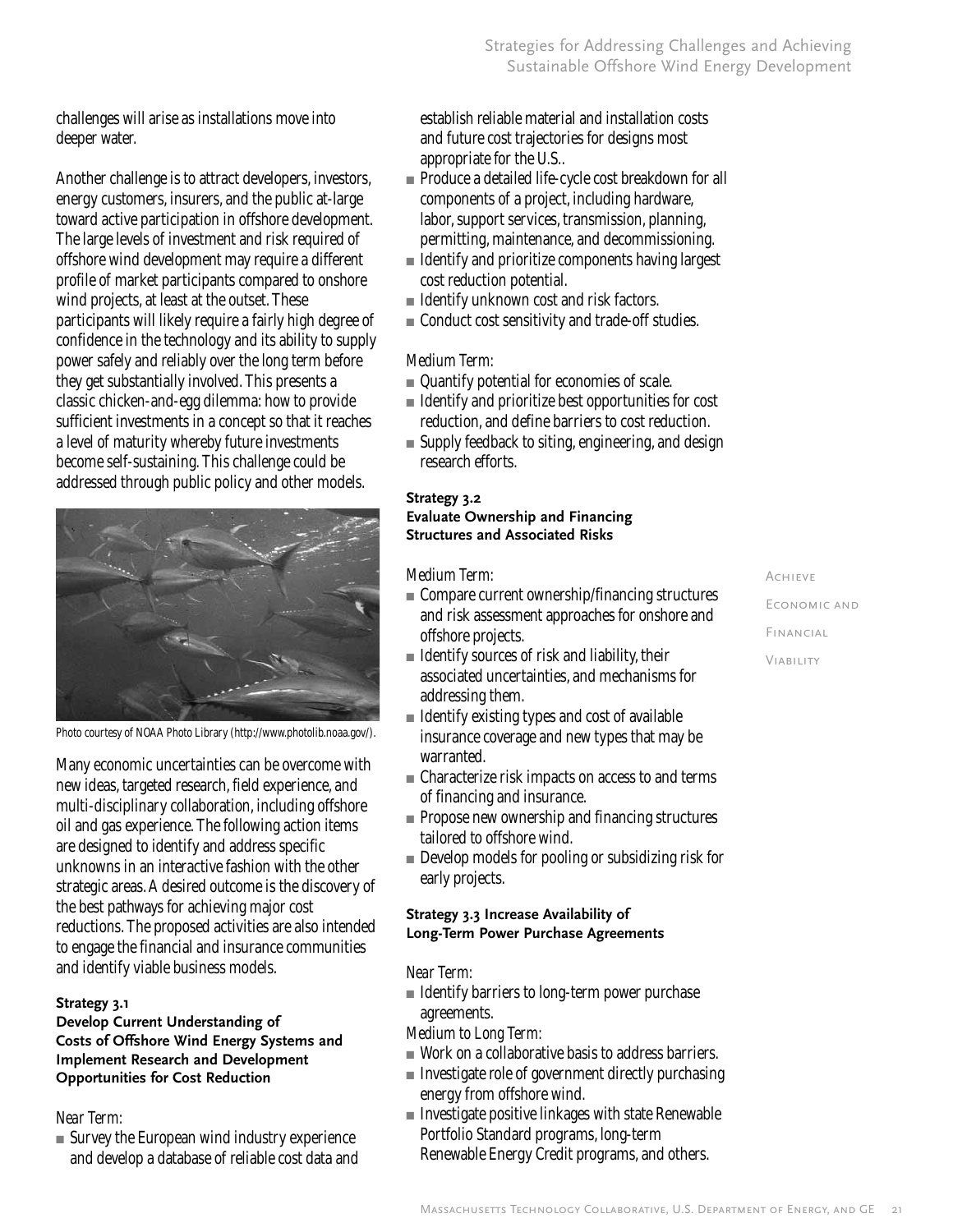Strategies for Addressing Challenges and Achieving Sustainable Offshore Wind Energy Development

- Investigate how control of large amounts of wind will affect long-term resource adequacy.
- Assess impacts of wind energy on long-term development and provision of other resources in the overall RTO/ISO resource portfolio.

Achieve

Economic and Financial Viability

#### **Strategy 3.4**

**Develop Confidence in Technology among Financial, Insurance, and Public Sectors**

## *Near Term:*

■ Address challenges to public acceptance to increase likelihood that facilities can be developed in a cost-effective manner.

#### *Medium to Long Term:*

- Proactively collaborate with financial, insurance, and public sectors to identify and address issues.
- Target these sectors in outreach programs.
- Address barriers in the technology, environmental, and regulatory/policy arenas that negatively impact long-term planning.

#### *Long Term:*

■ Attain desired confidence levels via demonstration projects.

## **4 Clarify Roles for Regulation and Government Policies**

While policies for offshore oil and gas development are well established, offshore wind energy development is unprecedented in the U.S. and therefore is unfamiliar ground for the regulatory and policy arenas. Federal and state agencies have been using the existing regulatory frameworks to permit proposed offshore wind projects, but additional planning and resource management strategies are needed to address the specific requirements of a

Strategies:

- Establish a Process for Siting and Development that Gains Public Acceptance
- Develop Policies with a Tiered and Phased Incentive Program to Foster Early Development of Offshore Wind Energy
- Create Stable Rules and Processes for Transmission and Grid Integration

robust offshore wind energy development, as well as other emerging ocean renewable energy technologies such as wave, current, and tidal power.

Until passage of the Energy Policy Act of 2005, one component of the permitting process for offshore wind projects was regulated under the Rivers and Harbors Act as implemented by the Army Corps of Engineers (ACOE). The ACOE, as a federal agency authorizing activities, also implemented the National Environmental Policy Act (NEPA) for these projects. Many questions have been raised regarding the suitability, adequacy, and appropriateness of the

Rivers and Harbors Act for the permitting of private facilities that use public resources in the ocean. A frequent comment is that the Act does not provide a mechanism for compensating the public for the private use of the ocean resource.

With the passage of the Energy Policy Act of 2005, the U.S. Department of Interior's Minerals Management Service (MMS) received authority to act as the lead agency for permitting offshore wind projects. The MMS is also the agency responsible for regulating offshore oil and gas development. The Act requires the Secretary of the Interior to establish appropriate payments to ensure a fair return to the United States from these projects, and to share revenues associated with projects within 3 miles of state waters with the appropriate coastal states. The Act also provides for coordination and consultation with affected state and local governments, promotes competition, and requires a comprehensive regulatory program.

The initial projects will provide government approval authorities with the first domestic experience in decision-making and interagency coordination for offshore wind projects, including weighing various public interests to determine if the project is contrary to the public interest.

High-level federal efforts are underway to address use of the oceans, coasts, and Great Lakes in a coordinated and integrated manner. To meet the challenges raised by the U.S. Commission on Ocean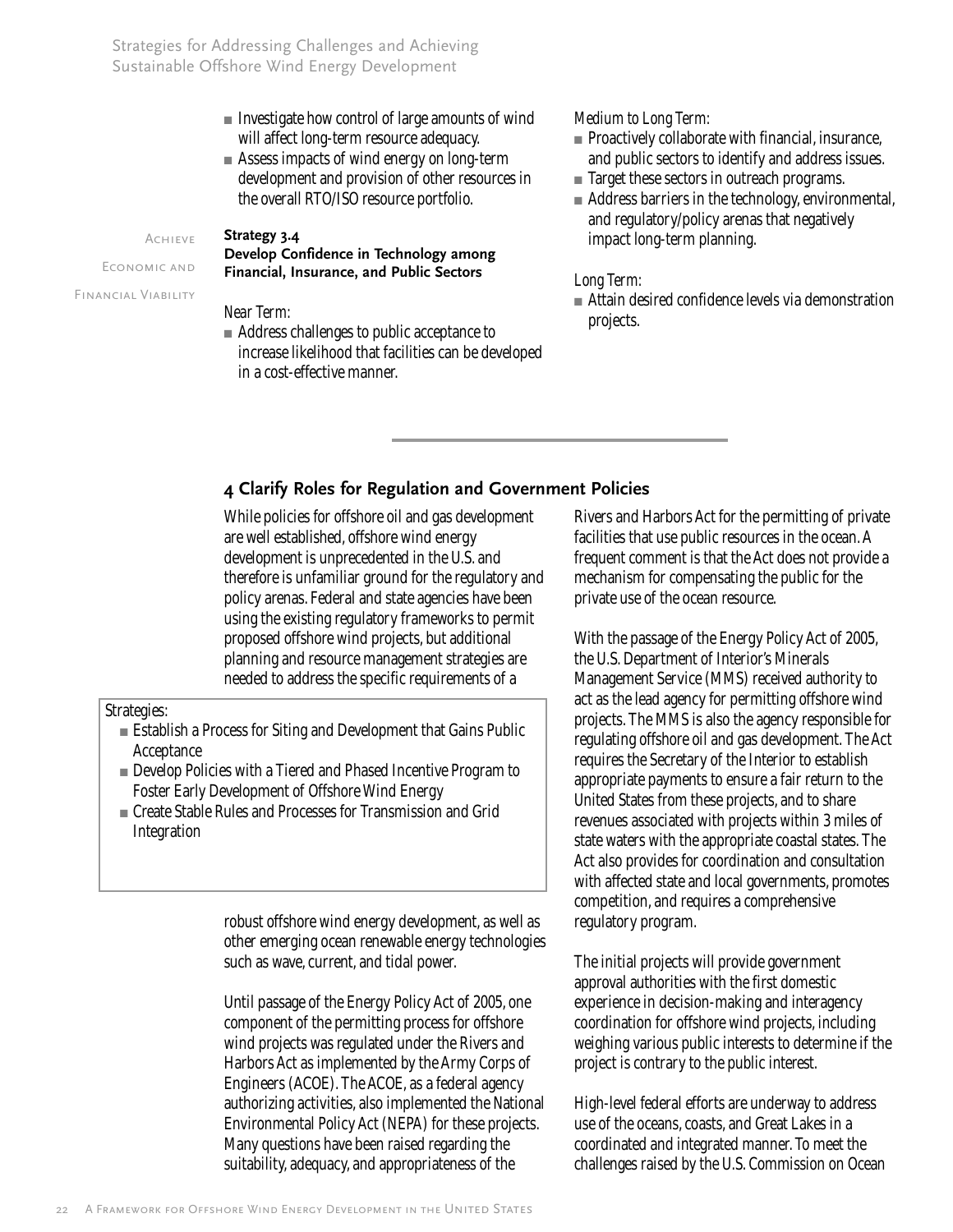Policy, President George W. Bush issued an Executive Order on December 17, 2004, establishing the U.S. Ocean Action Plan (OAP) with the intent of making the Nation's waters cleaner, healthier, and more productive. The policies carried out under the plan and related activities will establish strong partnerships between federal, state, tribal, and local governments; the private sector; international partners; and other interests. The Executive Order created a new Cabinet-level Committee on Ocean Policy to focus on accomplishing the themes in the OAP, including infusion of sound science in resource management decisions, promotion of ocean literacy, strengthening of infrastructure facilities, advancment of observation and modeling capabilities, and fostering of interagency partnerships.



Nysted Offshore Wind Farm at Rødsand, Denmark Photo by Jack Coleman

In addition to the regulatory management issues that face the development of offshore wind, there are several policy issues that will also arise. Government agencies have played significant roles in supporting other energy sources, through financial support for research and development, production tax credits, state renewable portfolio standards, and through direct energy purchases of energy. In order for offshore wind energy to be commercially successful in the highly competitive energy markets, similar government efforts may be needed.

Another challenge in the regulatory arena before offshore wind can become viable is the need for methods to coordinate planning for siting and development on a regional basis. As part of the effort to plan proactively to address siting issues and minimize conflicts with other uses, regional collaboration mechanisms will be needed. Planning

must also appropriately reflect the principles of the *Environmental Justice Strategy Executive Order 12898*.

In the coming months, MMS will issue interim guidelines and develop regulations for offshore wind projects. These regulations and policies will play a pivotal role in shaping the course and pace of future offshore wind energy development. Collaboration, outreach, education, and planning efforts will be needed to facilitate deployment of offshore wind energy systems.

#### **Strategy 4.1 Establish a Process for Siting and Development that Gains Public Acceptance**

To address concerns about the siting of offshore wind energy systems, it will be important to clarify the process of designating and allocating potential sites, address compensation for use of the public wind and ocean resources, and plan for integration of facilities with existing marine uses and environmental constraints. The activities that may need to be part of this effort include:

## *Near Term:*

- Identify regulatory solutions that establish a predictable and transparent process:
	- Engage in public education and outreach about the need to develop an appropriate approval process for offshore wind energy.
	- Consult with interested groups about the development of regulations regarding siting, development, and leasing/licensing procedures.
- Develop a streamlined approach that incorporates the existing regulations that will still apply with the new regulations and policies being developed through a collaborative process.
	- Link with ocean policy groups and coordinate with other ocean planning efforts.
	- Conduct outreach and education.
- Establish an environmental review process for offshore wind energy development to be implemented at the appropriate geographic levels.

## *Medium Term:*

- Continue with short-term activities as needed.
- Establish a streamlined permitting and siting process for small- or limited-scale demonstration projects, perhaps with cooperative funding for projects.

Clarify Rolesfor Regulation and GovernmentPolicies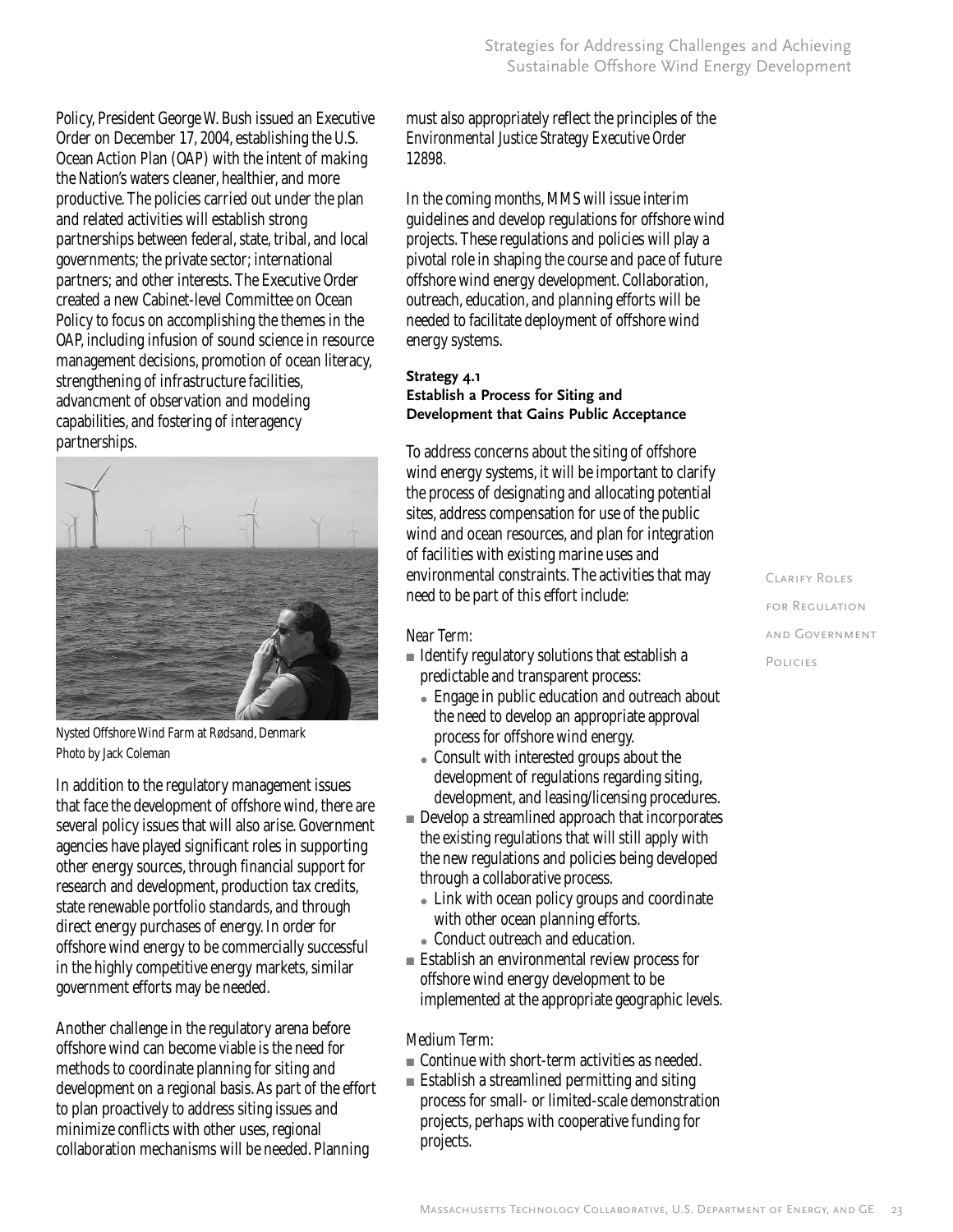■ Develop regulatory standards for operation, decommissioning, and environmental mitigation.

#### **Strategy 4.2**

#### **Develop Policies with a Tiered and Phased Incentive Program to Foster Early Development of Offshore Wind Energy**

While the goal is to have cost-competitive offshore wind energy in the next decade, reaching the point of cost-competitiveness will take action and experience. As initial projects are developed, incentive programs will be needed to foster and support them.

#### *Near Term:*

- Develop different scenarios and options for creating incentives.
	- Develop government (state and federal) longterm purchase agreements.
	- Analyze the desirability and feasibility of a government role in developing a DC transmission line running parallel to the Northeast coast to interconnect multiple offshore wind facilities and potentially other types of ocean-based energy facilities.
- Support demonstration projects and shared infrastructure investments that will lead to cost competitiveness.
- Analyze the benefits of continuing and expanding existing renewable energy supports,

including tax credits, renewable energy credits, and others.

- Co-locate wind energy with wave and current energy technologies for improved economies.
- Grant access to pollution reduction credits.
- Identify methods and resources to fund common or shared infrastructure.

### **Strategy 4.3**

## **Create Stable Rules and Processes for Transmission and Grid Integration**

It will be important to create a predictable transmission and grid integration regulatory environment to facilitate the interconnection of future offshore wind energy facilities. Activities to address this goal include:

#### *Near Term:*

- Monitor national and regional power system rulemaking regarding implications for offshore wind energy.
- Coordinate with state and local energy providers.

#### *Medium to Long Term:*

■ Commission an analysis of the barriers, challenges, and options for addressing grid integration. The analysis should include recommendations for implementation activities.

## **5 Establish Leadership, Coordination, Collaboration, and Support**

Achieving a cost-competitive offshore wind industry will require significant advances in the technology

## Strategies:

- Establish a Credible Mechanism for Leadership, Collaboration, and Support for Offshore Wind Energy Development
- Create and Maintain a Vision of Offshore Wind as Part of the Mainstream Energy Mix
- Attract, Apply, and Coordinate Resources
- Establish and Implement a Mechanism for Convening Parties Interested in Offshore Wind Energy
- Develop and Support a Coordinated Research Program to Accomplish Technical, Environmental, Economic, and Regulatory Goals
- Support Integration of Activities in All Arenas

and policy arenas. Many of the challenges require an integrated approach. For example, public acceptance of offshore wind facilities depends on the existence of a credible planning and permitting process that ensures the recognition of public benefits from use of the resource. Once environmental concerns are identified, impacts can be addressed through employment of different types of turbines and foundations. Economic incentives and investor decisions, as well as the predictability of power purchases and prices, play a key role in the development of technologies appropriate for largescale, deep-water applications.

Clarify Roles for Regulation and GOVERNMENT Policies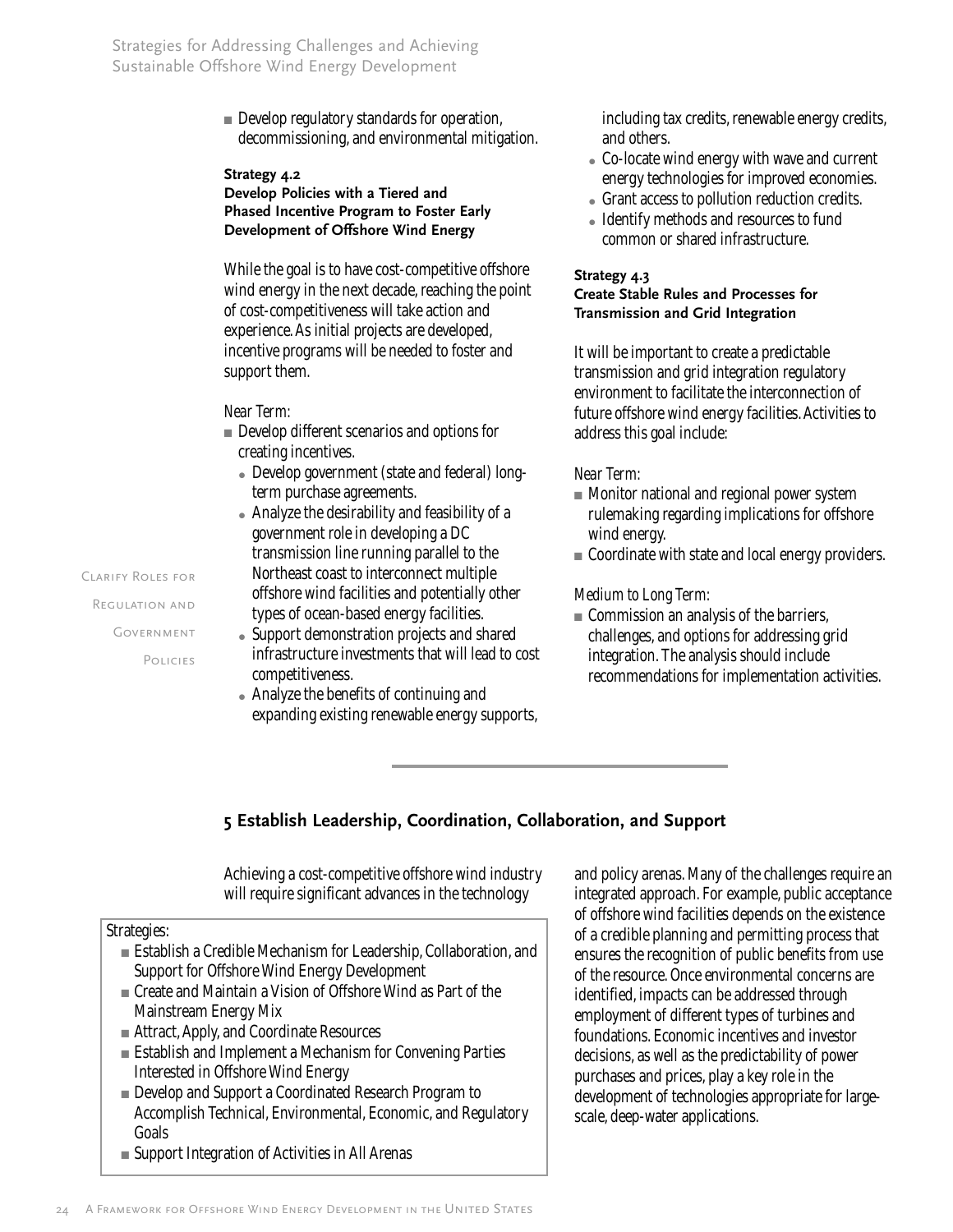Integrating all of the various efforts to address challenges and developing a mechanism to foster integration of collaboration among interested parties will improve the likelihood of offshore wind development success. Many groups have expressed an interest in ongoing, proactive collaboration to identify issues early and address them in ways that minimize unnecessary conflicts. Leadership on a national and regional level will be needed.

Resources from multiple sources will be an essential component of the *Framework*'s implementation. Government agencies, especially the U.S. DOE, are currently investing in technology programs that support renewable energy. Other government agencies, like the Army Corps of Engineers and state authorizing agencies, will need to invest resources in permitting and environmental issues. Sixteen states have clean energy funds and are investing in renewable energy development. Significant technology development resources will also come from manufacturers of wind energy system components and from other private investments, supplemented by government support in some cases. A reasonable set of initial priority actions will need to be gleaned from the ambitious overall agenda set forth in this *Framework*.

A national collaborative can play an important role as it works to coordinate and leverage the resources to address the challenges in an efficient and synergistic manner. The level of resources needed to fund a collaborative approach will depend on the form the collaborative takes and on the roles its members play in providing and recruiting technical and financial support. Regional collaboratives will also be useful for addressing regional and local planning challenges and needs.

Collaborative forums, whether at the national or regional level, could consider any of the following strategies:

#### **Strategy 5.1**

#### **Establish a Credible Mechanism for Leadership, Collaboration, and Support for Offshore Wind Energy Development**

#### *Near Term:*

■ Form well-defined and chartered collaborative organization(s) at the national and regional level to serve as the clearinghouse, coordination body, and source of spokespeople for the vision of sustainable offshore wind energy.

- $\bullet$  Determine whether each collaborative organization will be a new, freestanding organization or part of an existing one.
- Determine the organizational and governance structure for each organization and its activities.
- Drawing from the strategies outlined in this *Framework*, establish priorities for national and regional activities.
- Develop five-year and annual work plans for the activities of each organization (suggested activities are outlined below).

#### **Strategy 5.2**

#### **Create and Maintain a Vision of Offshore Wind as Part of the Mainstream Energy Mix**

In order to ensure forward momentum for offshore wind, it is important that there are spokespeople and advocates for the vision who are highly visible to government entities, energy trade associations, public interest groups, and the media.

#### *Near Term:*

- Publicize the formation of the collaborative organization(s).
- Develop informational materials, website, and an outreach and marketing plan.



Photo courtesy of NOAA Photo Library (http://www.photolib.noaa.gov/).

- Implement the outreach and marketing plan with an intensive schedule of presentations, informational meetings, and media appearances and press releases.
- Establish coalitions with organizations having related goals.

**Establish** Leadership,Coordination, Collaboration, and Support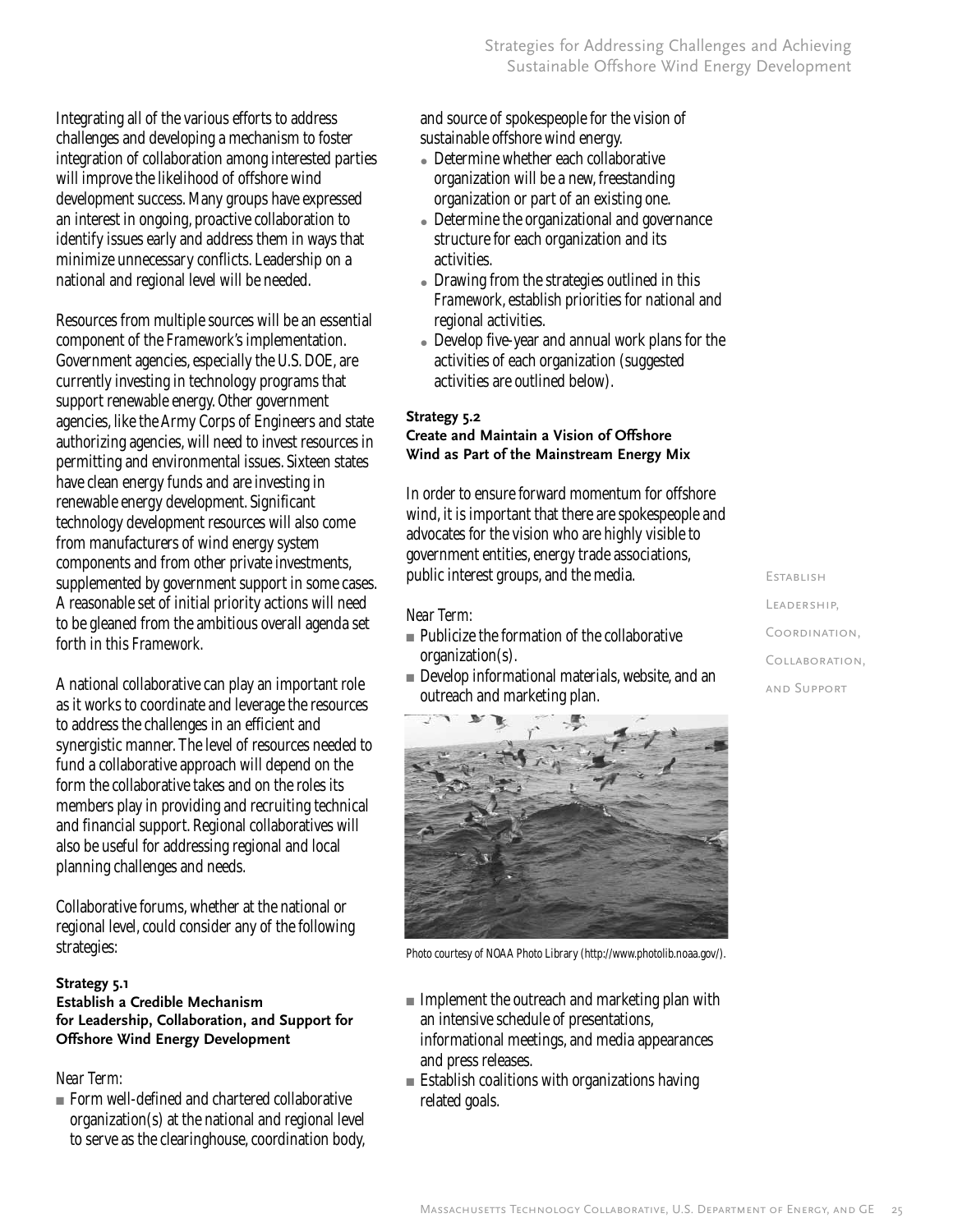#### *Medium Term:*

■ Develop progress reports and projected timetables for key milestones in the development of offshore wind energy capability, and disseminate this information as above.

#### **Strategy 5.3 Attract, Apply, and Coordinate Resources**

Adequate resources will be essential to accomplishing the strategies, as will the prioritization of where resources will be targeted and how they will be allocated.

#### *Near Term:*

- Develop a database of existing and potential funding sources that could be made available to implement elements of the *Framework*.
- Develop estimates of funding levels required for each element of the *Framework*.
- Act as a clearinghouse to track research activities and funding sources, and to identify additional funding needs.
- Develop a funding plan for sustaining or increasing the resources needed to implement the *Framework*.

#### *Medium Term:*

- Monitor funding availability and needs, and update priorities and fund raising activities.
- Identify opportunities to coordinate with other collaborative efforts in support of offshore renewable energy development (wave, current, and tidal).

#### **Strategy 5.4**

#### **Establish and Implement a Mechanism for Convening Parties Interested in Offshore Wind Energy**

Regular interaction among those having a stake in offshore wind development will foster coordination and synergy. Interested parties need to convene for proactive purposes, such as prioritizing issues and discussing options to address potential conflicts and opportunities, as well as for information exchange.

#### *Near, Medium, and Long Term:*

- Develop a stakeholder involvement plan, through consultation with stakeholders.
- Survey stakeholders annually to update issues and priorities to be addressed collaboratively.

■ Plan and conduct workshops at least annually on specific issues.

#### **Strategy 5.5**

#### **Develop and Support a Coordinated Research Program to Accomplish Technical, Environmental, Economic, and Regulatory Goals**

Research is needed on many fronts to address the challenges of developing offshore wind energy. Support for technological research may be the largest and most challenging task. Research on environmental issues may be more site-specific in nature, but methodology development can be undertaken in the near term and later replicated across many sites. Policy analysis will be an ongoing task. On many research topics, defining the questions from multiple viewpoints will be necessary to ensure that the research is credible and acceptable to all interested parties. Coordination and team building among researchers from government (federal and state), industry, and academia is also an important objective.

#### *Near Term:*

- Build on interaction mechanisms described in Strategy 5.4, above, to collaboratively review research programs, results, and outstanding issues.
- Facilitate the organization of collaborative research programs.

#### *Medium Term:*

■ Publicize research progress and results.

#### **Strategy 5.6**

#### **Support Integration of Activities in All Arenas**

It will be important for those working in various areas outlined in the *Framework* to periodically compare notes and obtain feedback as developments on various fronts emerge.

#### *Near, Medium, and Long Term:*

- Use national and regional collaboratives to bring together the full range of interests to discuss developments and findings.
- Evaluate progress in implementing the strategies on a regular basis, in consultation with interest groups and stakeholders.
- Develop web-based resources to assist in ongoing integration and outreach.

**Establish** 

Leadership,

Coordination,

Collaboration, and

Support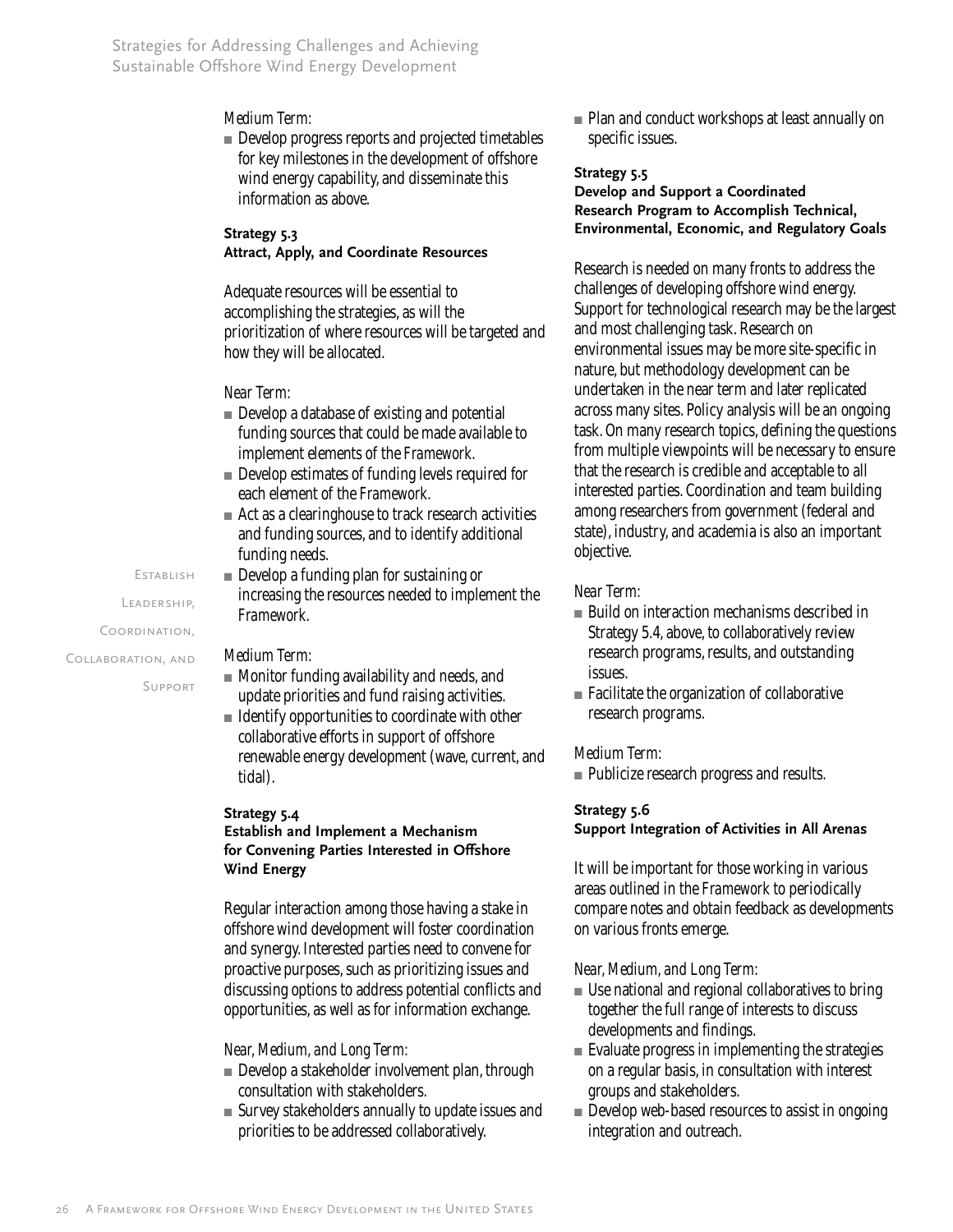# Closing Comments

Offshore wind energy is poised to be an important part of the solution to what the National Commission on Energy Policy has called "America's energy stalemate." The recommendations outlined in this *Framework* are meant to serve as a compass to guide development of wind energy resources off the coasts of the United States.

Given the urgent need to meet future domestic energy needs while minimizing the addition of heattrapping gases and toxic emissions into the atmosphere, the question this document attempts to address is not whether we should pursue offshore wind energy development but rather: *how can we develop this important new industry here in the United States in a way that will allow us to tap this vast resource in the most sustainable way?*

Successful offshore wind energy advancements will depend on a robust partnership among organizations, businesses, and agencies with diverse resources and expertise. This *Framework* calls for an unprecedented level of engagement in order to fully develop offshore wind energy's significant economic, environmental, and energy security opportunities for the United States.



Nysted Offshore Wind Farm at Rødsand, Denmark Photo by Carl Borchert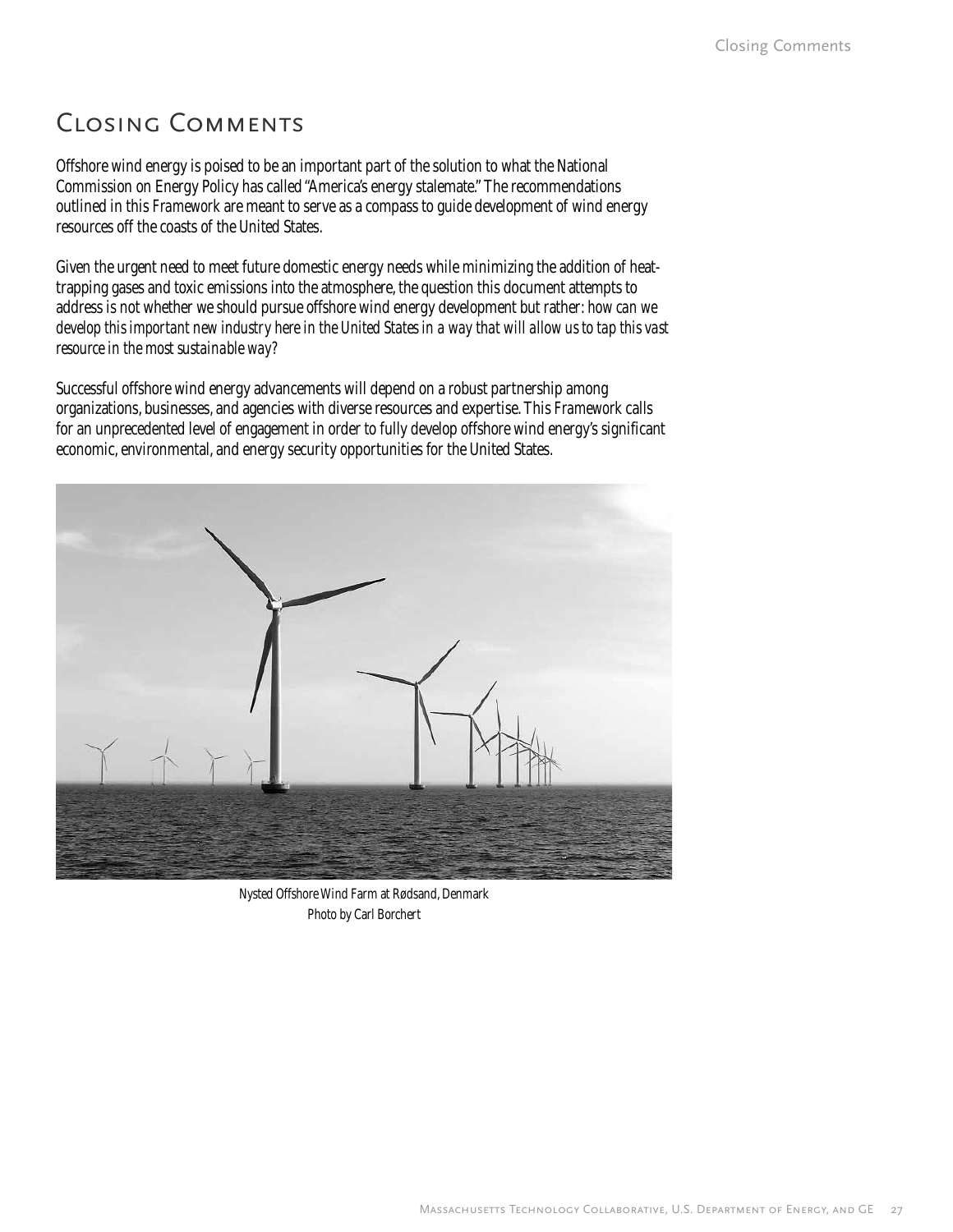## Participant List

Participation in these workshops to inform development of the *Framework for Offshore Wind Development in the United States* does not necessarily constitute support for offshore wind development in general or in any particular region.

#### **Offshore Wind Energy Collaborative Workshop**

RESOLVE, Inc. 1255 23rd Street, NW, Suite 275 Washington, DC 20009

February 10-11, 2005 Participant List

**Ken Arnold** Founder, Chief Executive Officer AMEC Paragon

**Benjamin Bell** Power Generation Global Development Offshore Wind - Americas GE Energy

#### **Thomas Bigford**

Chief, Habitat Protection Division Office of Habitat Conservation U.S. National Oceanic & Atmospheric Administration/National Marine Fisheries Service

#### **Stan Calvert**

Chief Engineer Wind & Hydropower Technologies Program U.S. Department of Energy

**Jack Clarke** Director of Advocacy Massachusetts Audubon Society

**Rodney Cluck** Sociologist U.S. Minerals Management Service

**Coke Coakley** Senior Environmental Specialist Florida Power & Light

**Stephen Connors** Director Analysis Group for Regional Electricity Alternatives Massachusetts Institute of Technology

**Fara Courtney** Principal / Marine Policy Specialist Good Harbor Consulting

**Walter Cruickshank** Deputy Director U.S. Minerals Management Service

**Dan Dolan** Principal MMI Engineering

**John Duff** Assistant Professor of Environmental Law Department of Environmental, Earth and Ocean Sciences University of Massachusetts, Boston

**Peter Goldman** Director Wind & Hydropower Technologies Program U.S. Department of Energy

**Robert Grace** President Sustainable Energy Advantage, LLC

**Neil Habig Consultant** PPM Atlantic Renewables

**Barbara Hill** Project Coordinator Offshore Wind Renewable Energy Trust Massachusetts Technology Collaborative

**Bruce Humenik** Senior Vice President Applied Energy Group

**Michele Jalbert** Legislative Assistant Congressman William Delahunt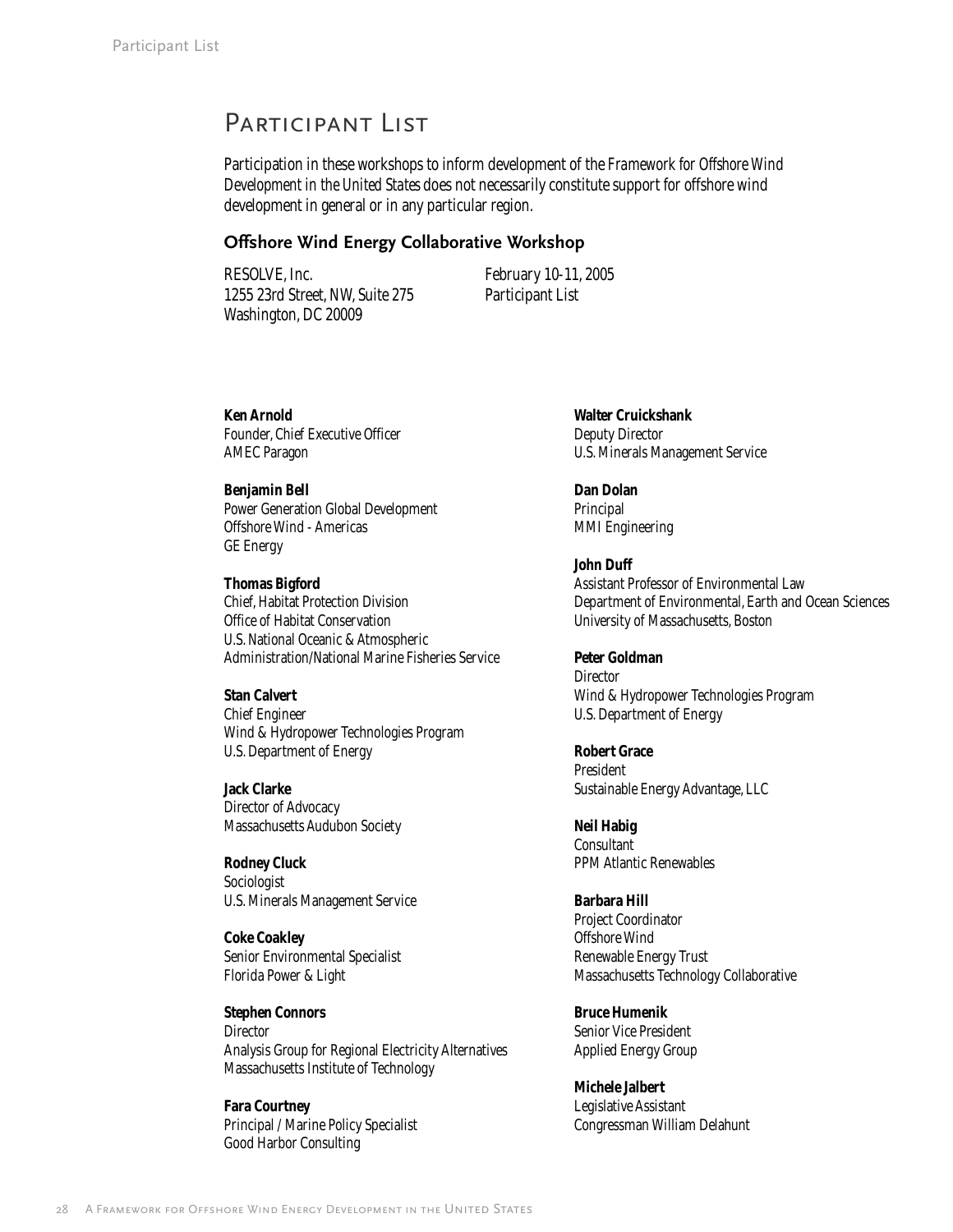**Laurie Jodziewicz** Communications & Policy Specialist American Wind Energy Association

**Mark Kosakowski** Section Manager Oceanography & Coastal Sciences Ocean Surveys, Inc.

**Helen Lister** Energy Finance Fortis Bank

**James Lyons** Advanced Technology Leader GE Global Research

**Charles McGowin** Technical Leader Wind Power Electric Power Research Institute

**Richard Mercier Director** Offshore Technology Research Center Texas A&M University

**Richard Michaud** Program Manager Northeast Regional Office U.S. Department of Energy

**Walter Musial** Senior Engineer National Renewable Energy Laboratory/National Wind Technology Center

**Craig Olmsted** Vice President for Project Development Cape Wind Associates, LLC

**Simon Perkins** Field Ornithologist Massachusetts Audubon Society

**Bonnie Ram** Vice President Environmental Programs Energetics

**Charles E. Smith** Senior Technical Advisor U.S. Minerals Management Service

**J. Charles Smith** Utility Wind Interest Group (UWIG)Technical Advisor Nexgen Energy (UWIG)

**Bonnie Spinazzola** Executive Director Atlantic Offshore Lobstermen's Association

**Roy Stoecker** Vice President Energy and Environmental Analysts, Inc.

**Dale Strickland** Vice President and Senior Ecologist Western EcoSystems Technology

**Jack Terrill** Fishery Administrator National Marine Fisheries Service U.S. National Oceanic & Atmospheric Administration

**Bob Thresher Director** National Wind Technology Center National Renewable Energy Laboratory

**Greg Watson** Vice President for Sustainable Development & Renewable Energy Renewable Energy Trust Massachusetts Technology Collaborative

**Mason Weinrich** Executive Director and Chief Scientist The Whale Center of New England

**Cynthia Wong** Business Development Manager Vestas-Americas

**Sharon Young** Marine Issues Field Director Humane Society of the United States

*Facilitation Team*

**Abby Arnold** Senior Mediator/Vice President RESOLVE, Inc.

**Bruce H. Bailey** President AWS Truewind, LLC

**Stephanie Nelson** Associate RESOLVE, Inc.

**Suzanne Orenstein** Mediator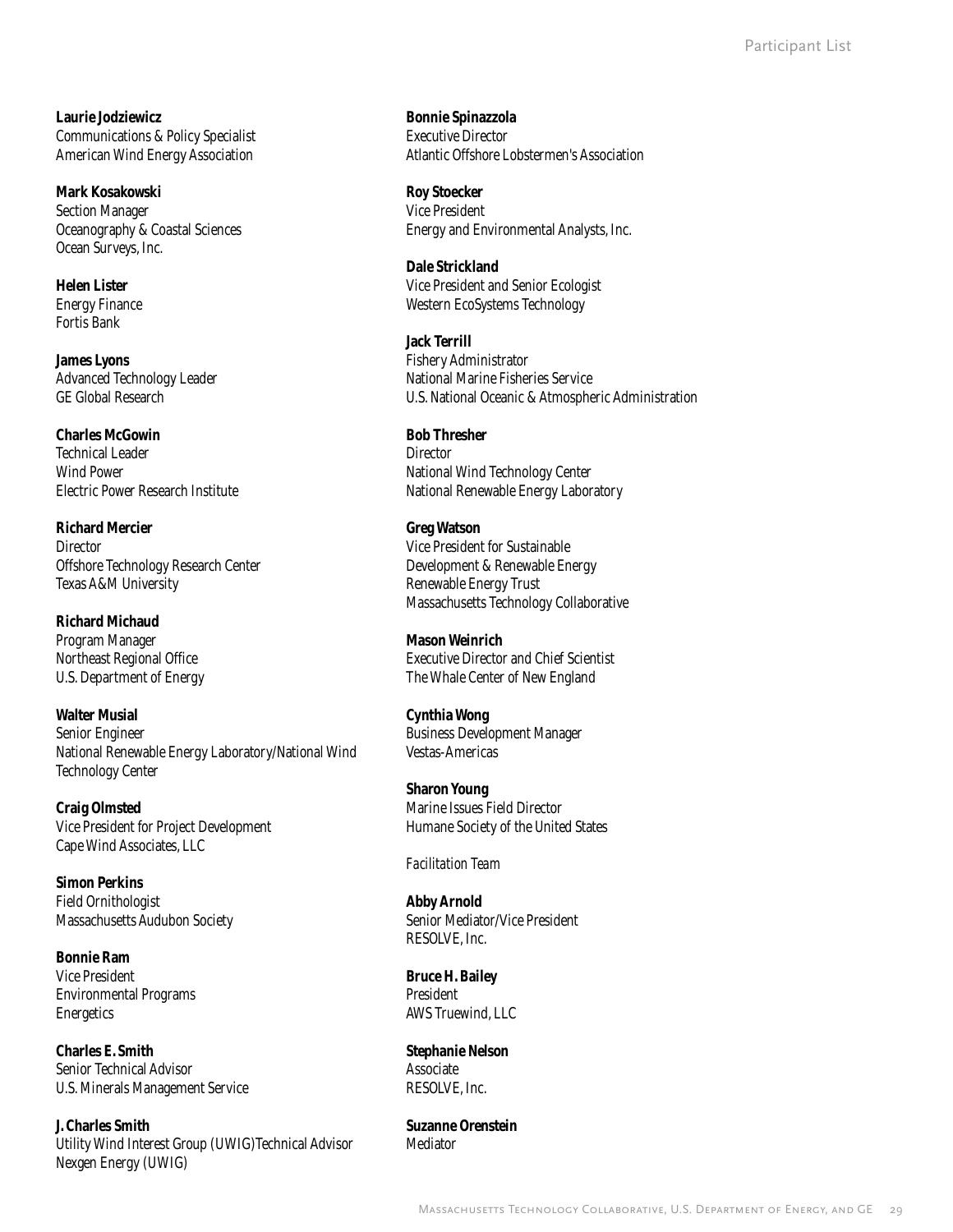### **Offshore Wind Energy Collaborative Mini-Workshop**

March 17, 2005 Participant List

**Karen Adams** Chief, Permits & Enforcement New England District U.S. Army Corps of Engineers

**Deerin Babb-Brott** Assistant Director Massachusetts Office of Coastal Zone Management

**Benjamin Bell** Vice President Commercial Americas GE Wind Energy

**Peter Borrelli** Executive Director Center for Coastal Studies

**Dwayne Breger** Manager Renewable Energy & Climate Change Massachusetts Division of Energy Resources

**Priscilla Brooks** Senior Economist and Director Marine Conservation Program Conservation Law Foundation

**Fara Courtney** Principal / Marine Policy Specialist Good Harbor Consulting

**Susan Giordano** General Manager Second Wind, Inc.

**Christine Godfrey** Chief, Regulatory Division New England District U.S. Army Corps of Engineers

**Betsy Higgins Director** Office of Environmental Review U.S. Environmental Protection Agency Region 1

**Barbara Hill** Project Coordinator Offshore Wind Renewable Energy Trust Massachusetts Technology Collaborative

**Alex Hoar** Ecological Services U.S. Fish & Wildlife Service

**Seth Kaplan** Senior Attorney and Director of the Clean Energy Climate Change Program Conservation Law Foundation

**Vern Lang** U.S. Fish & Wildlife Service

**Richard Michaud** Program Manager Northeast Regional Office U.S. Department of Energy

**John Moskal** Region 1 U.S. Environmental Protection Agency

**Suzanne Orenstein** Mediator

**John Phillips Director** New England Office The Ocean Conservancy

**Tim Timmerman** Environmental Scientist Region 1 U.S. Environmental Protection Agency

**Greg Watson** Vice President for Sustainable Development & Renewable Energy Renewable Energy Trust Massachusetts Technology Collaborative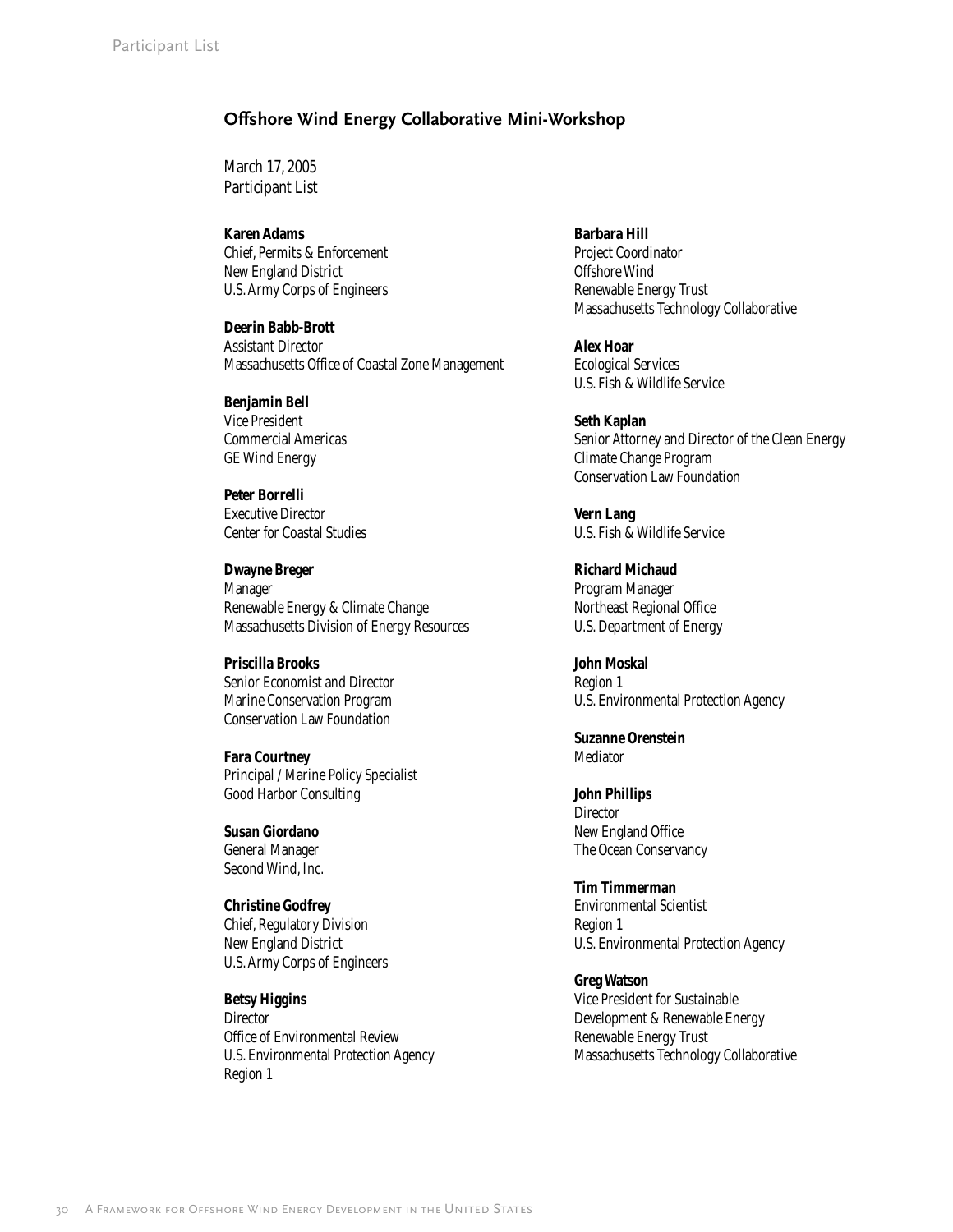Notes